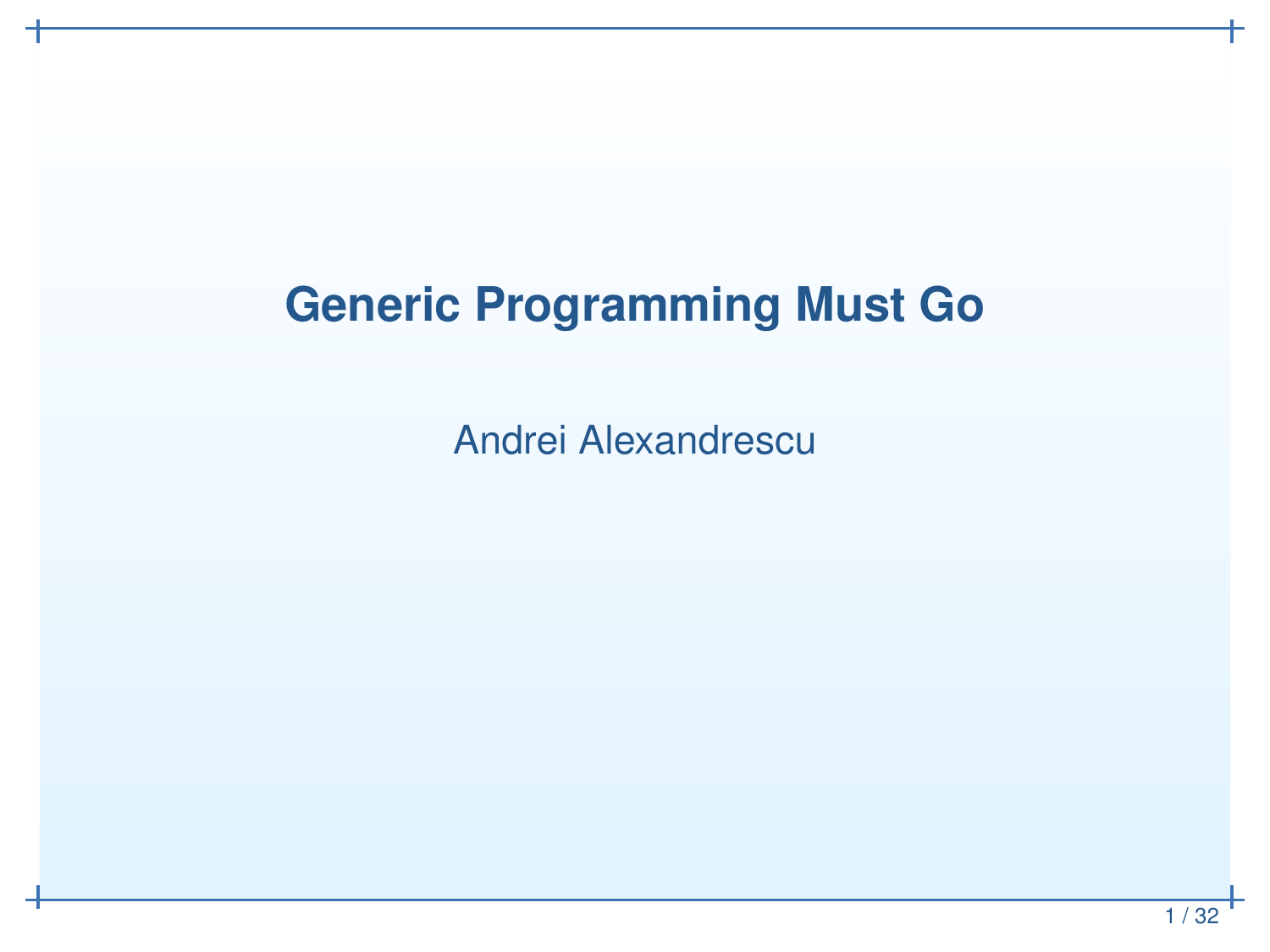### **Heap Building Blocks**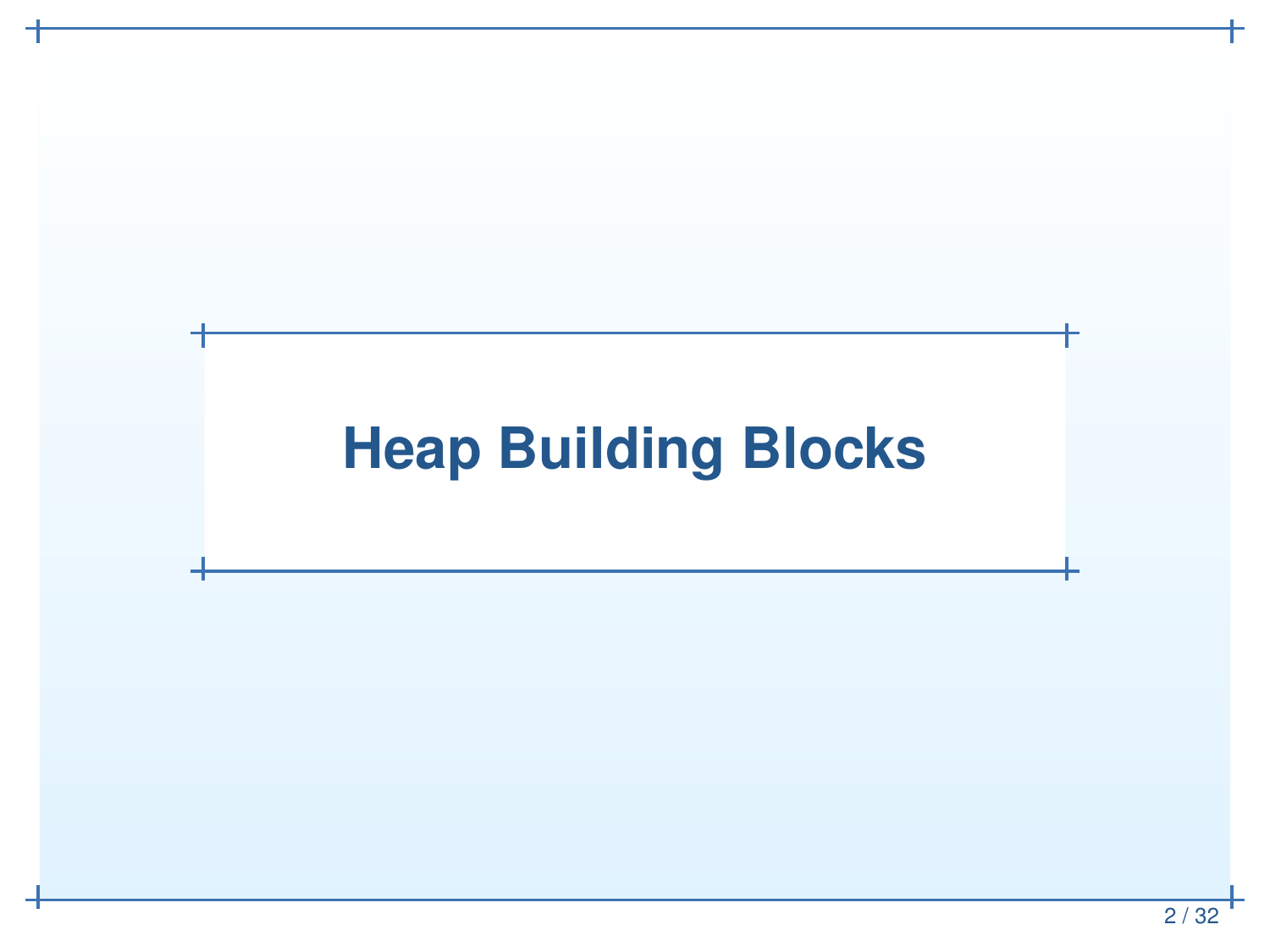#### **Musings on Design**

- Procedural: Work with unseen data
- OO, Functional: Work with unseen code and data
- Generic: Work with unseen code types and data layout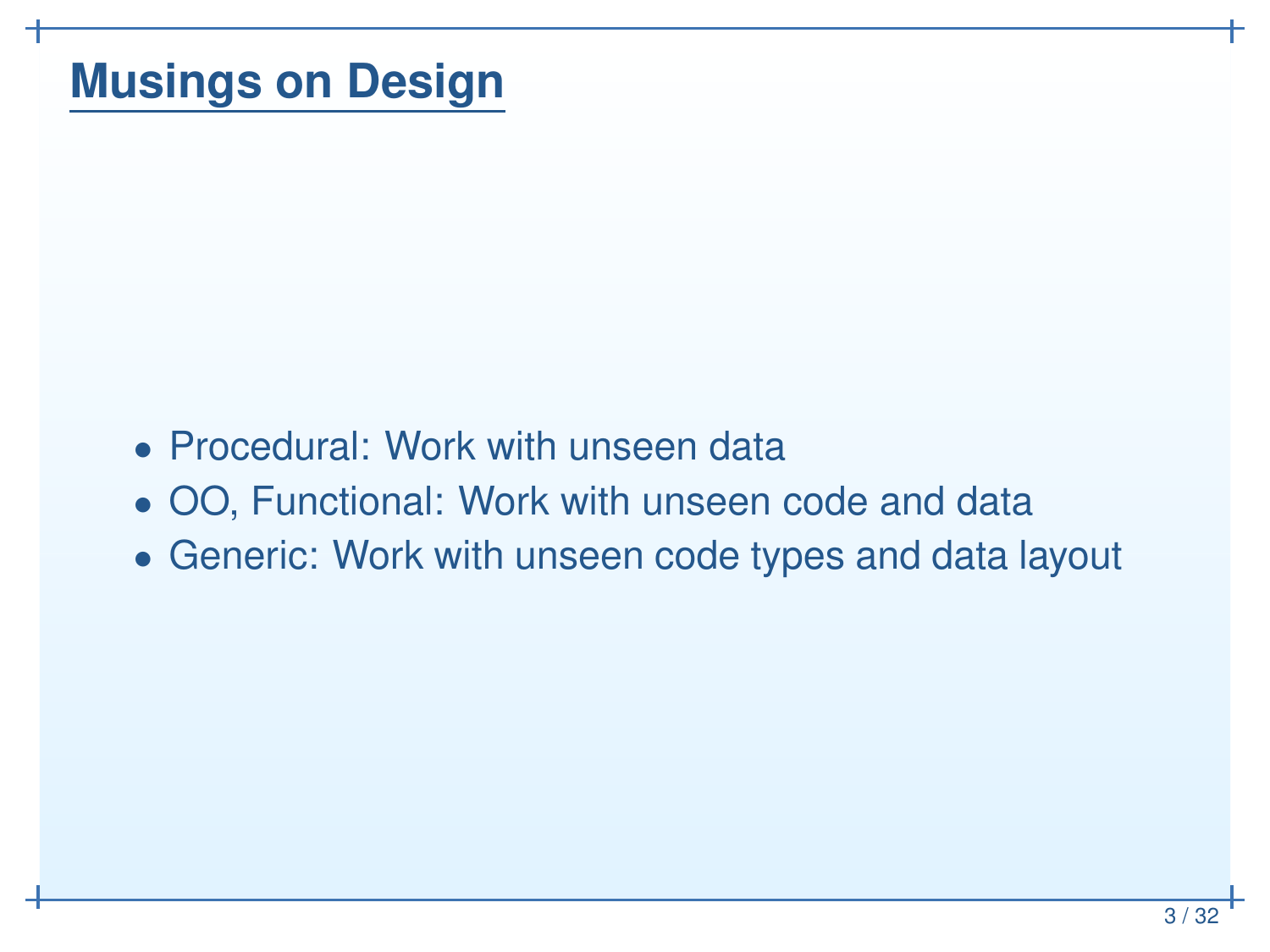*". . . programming paradigm whereby fundamental requirements on types are abstracted from across concreteexamples of algorithms and data structures and formalisedas concepts, with generic functions implemented in terms of these concepts. . . "* — Wikipedia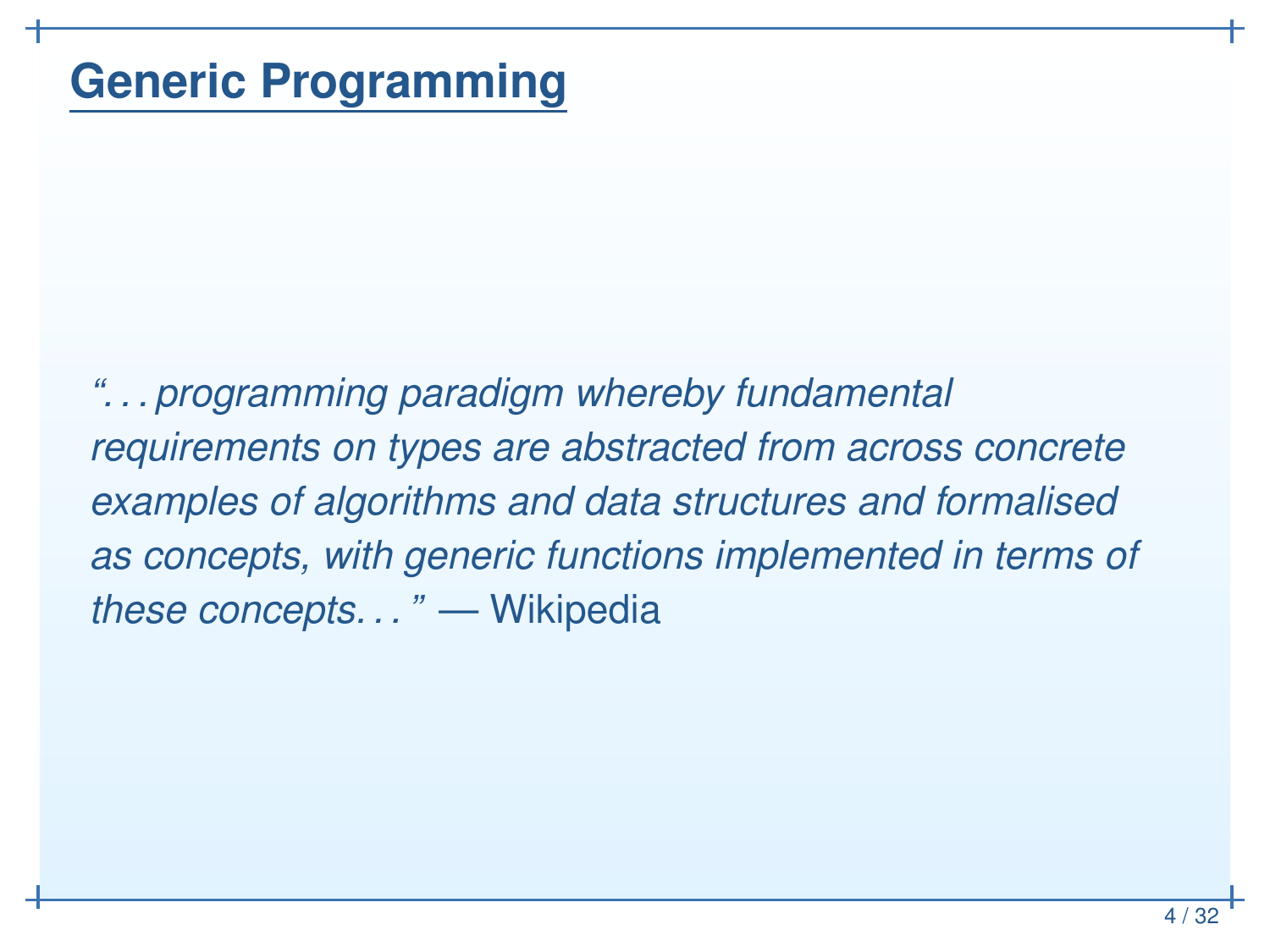$+$  Focus on algorithms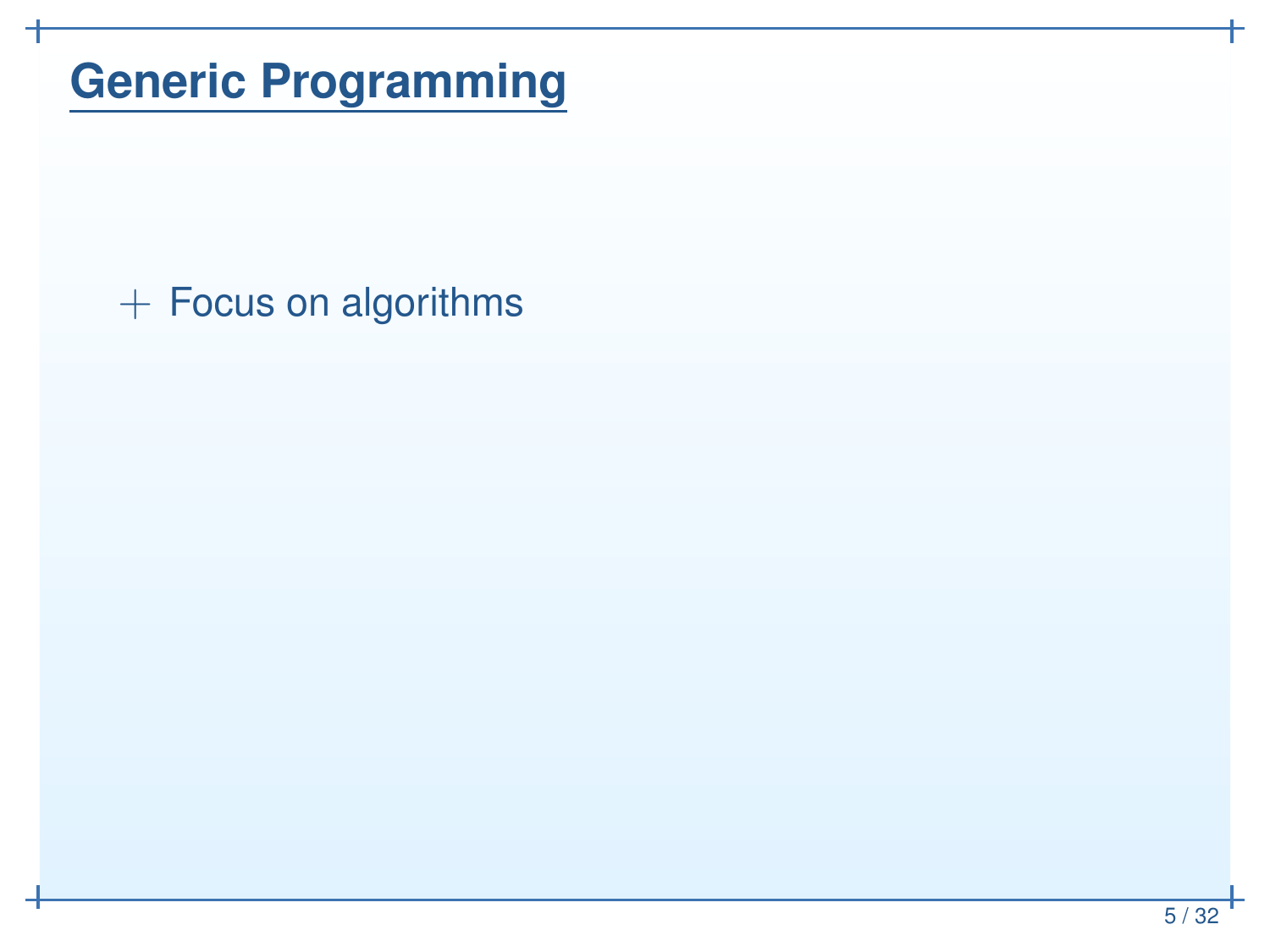+ Focus on algorithms + Good abstraction power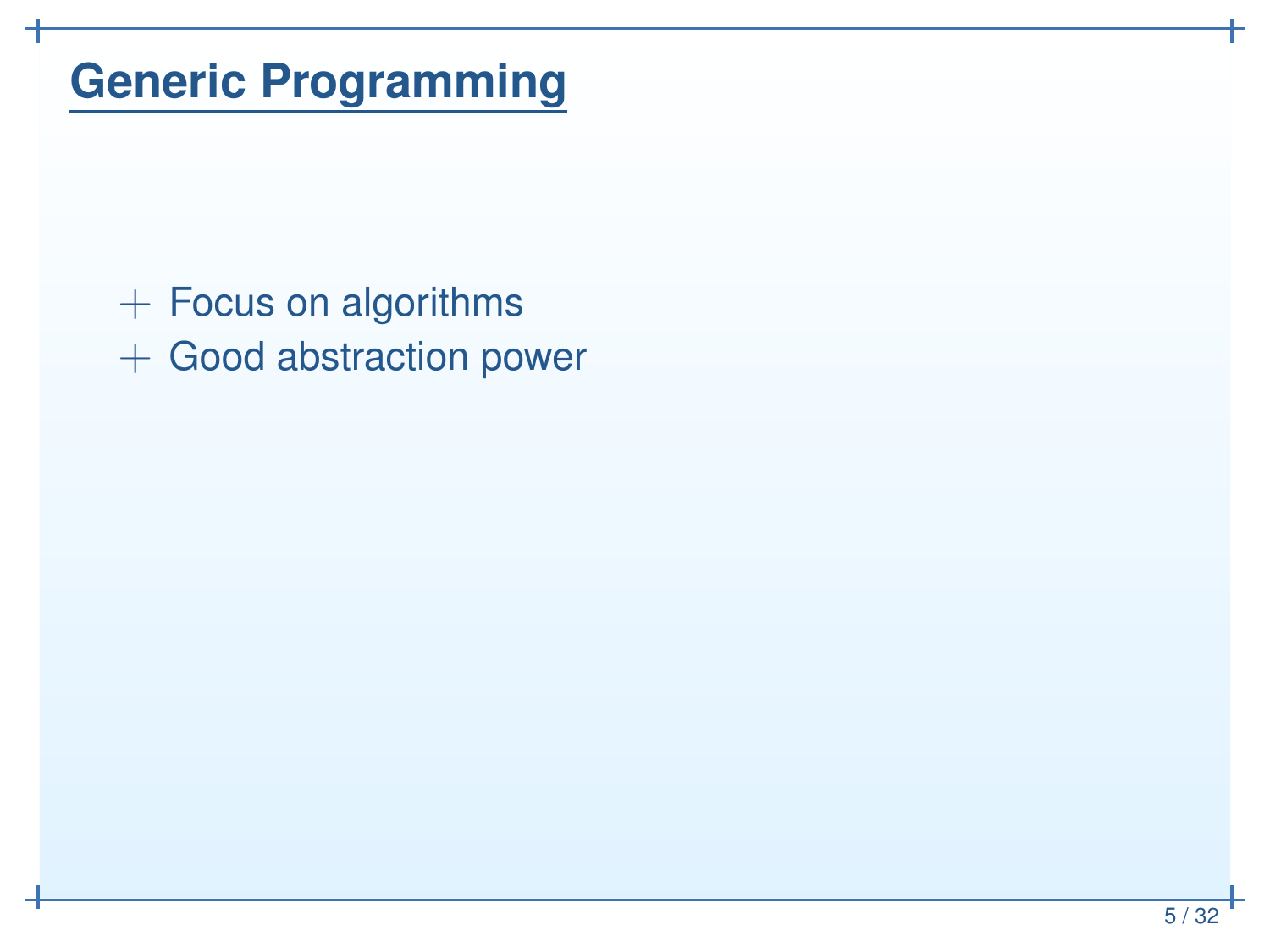- + Focus on algorithms
- + Good abstraction power
- + No indirection, so good speed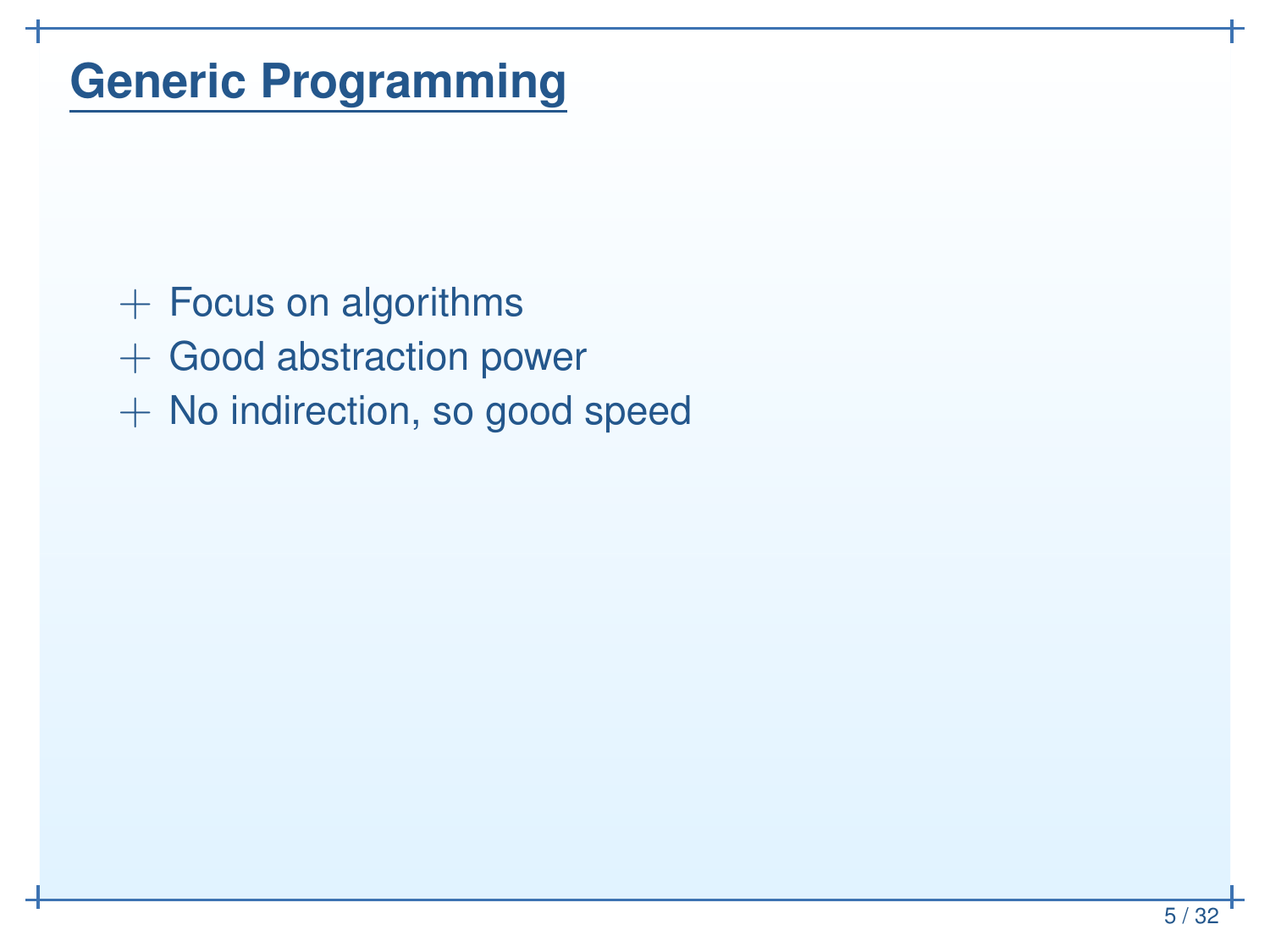- + Focus on algorithms
- + Good abstraction power
- + No indirection, so good speed

# - Rigid; very limited adaptability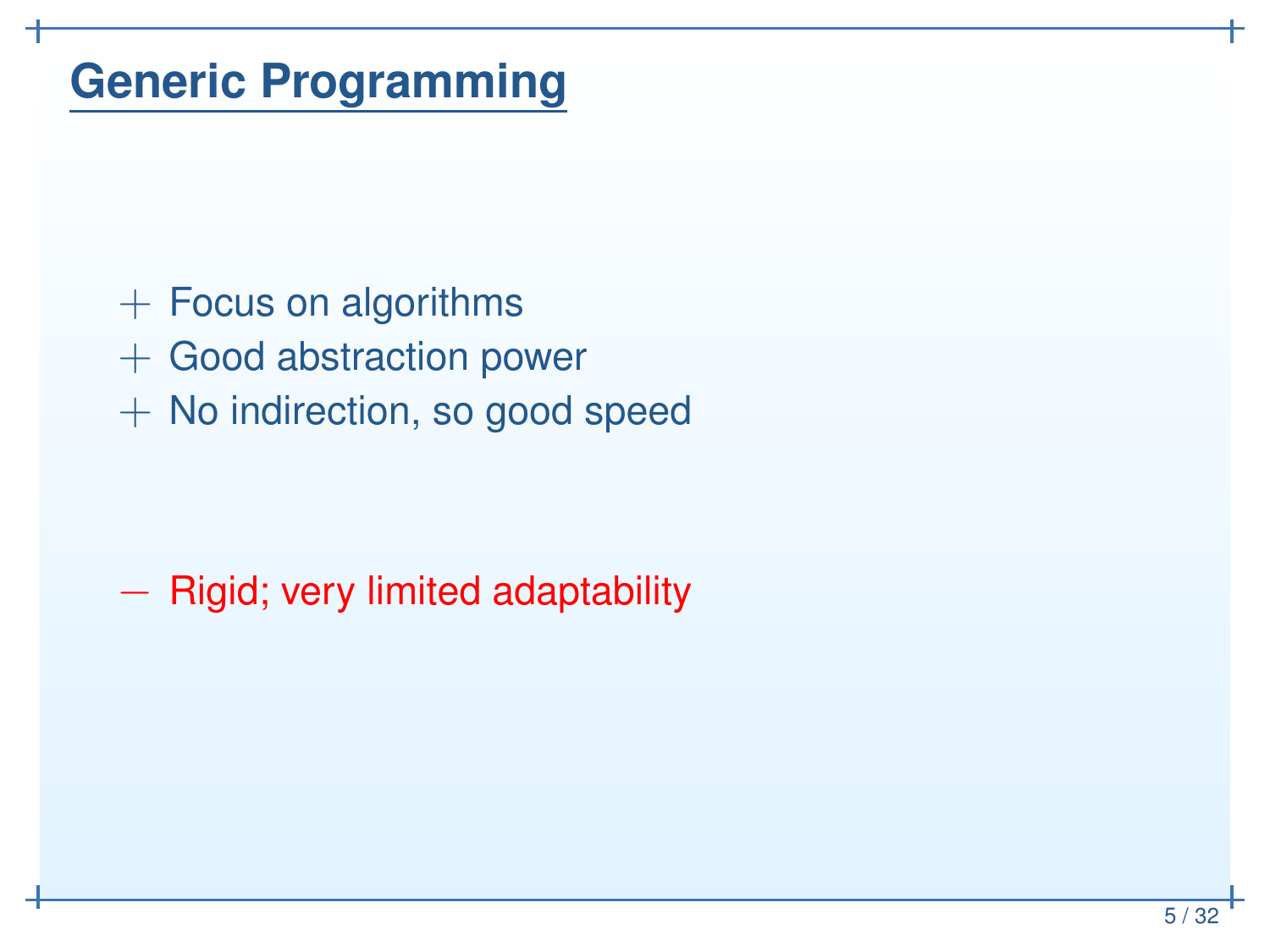- + Focus on algorithms
- + Good abstraction power
- + No indirection, so good speed

# - Rigid; very limited adaptability

−- Only works for small, scarce-vocabulary domains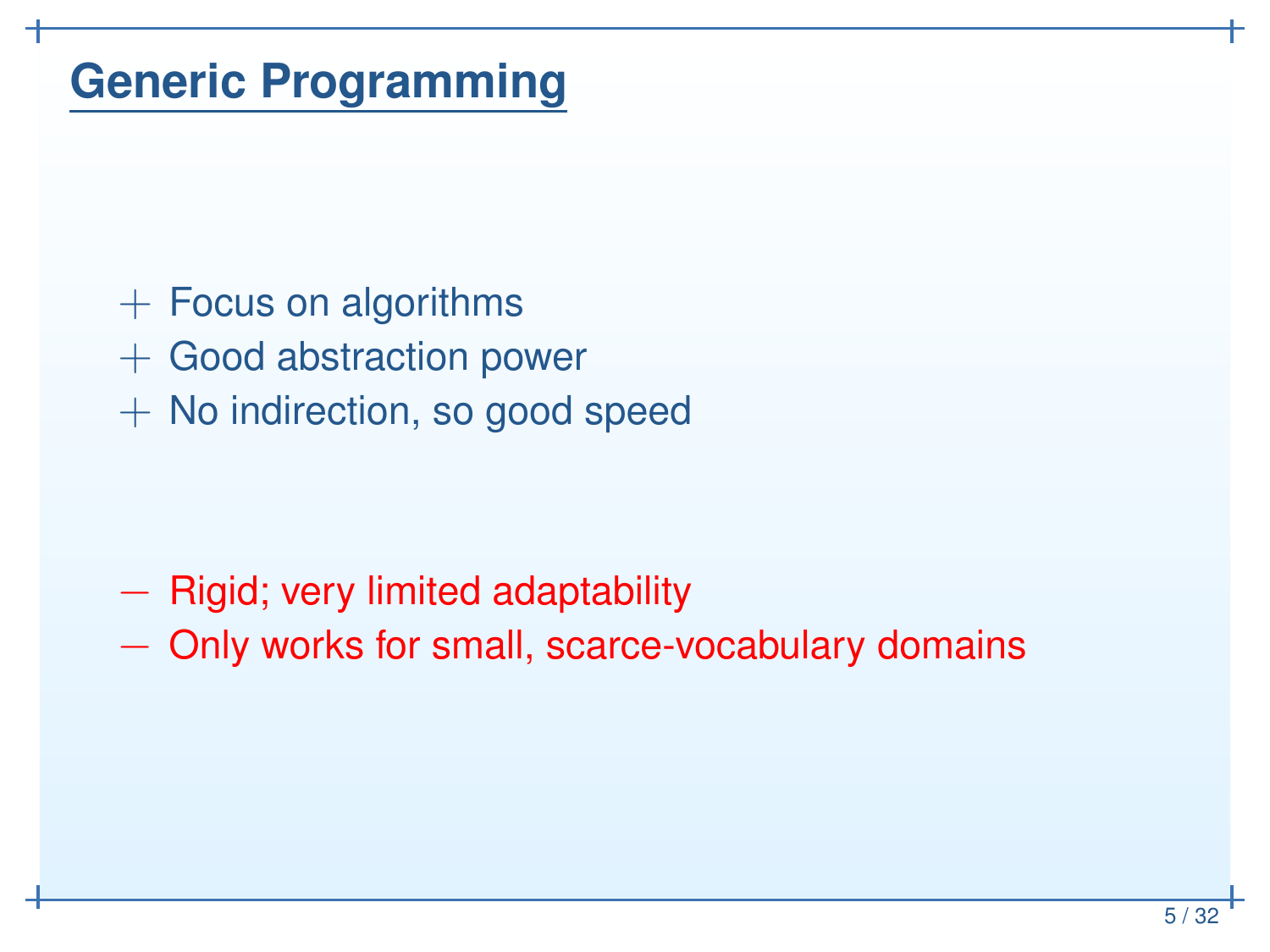- + Focus on algorithms
- + Good abstraction power
- + No indirection, so good speed

# - Rigid; very limited adaptability

- −- Only works for small, scarce-vocabulary domains
- −Obsessed with naming everything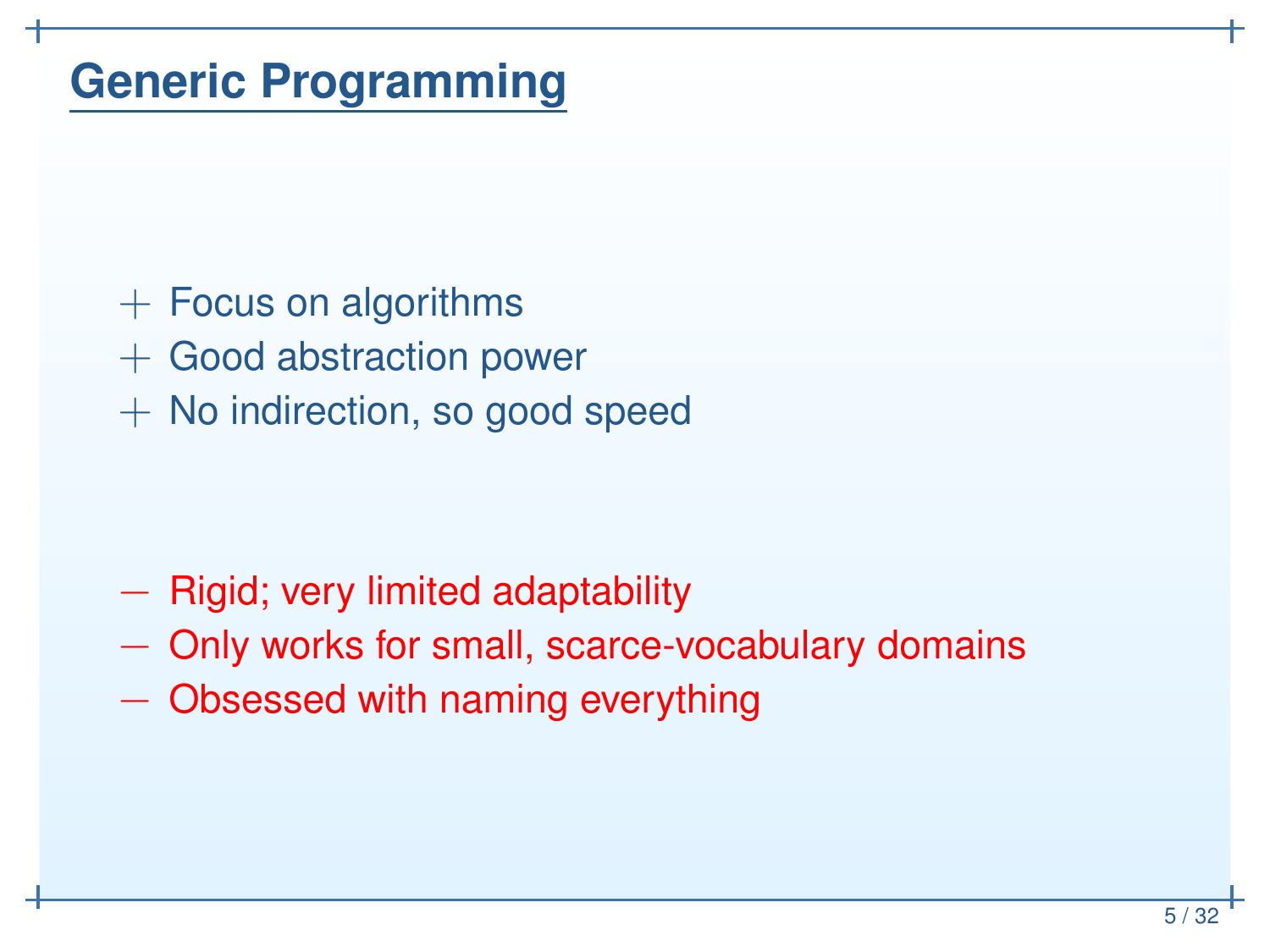#### **We've already "betrayed" GP**

• InputRange, ForwardRange, BidirectionalRange, RandomAccessRange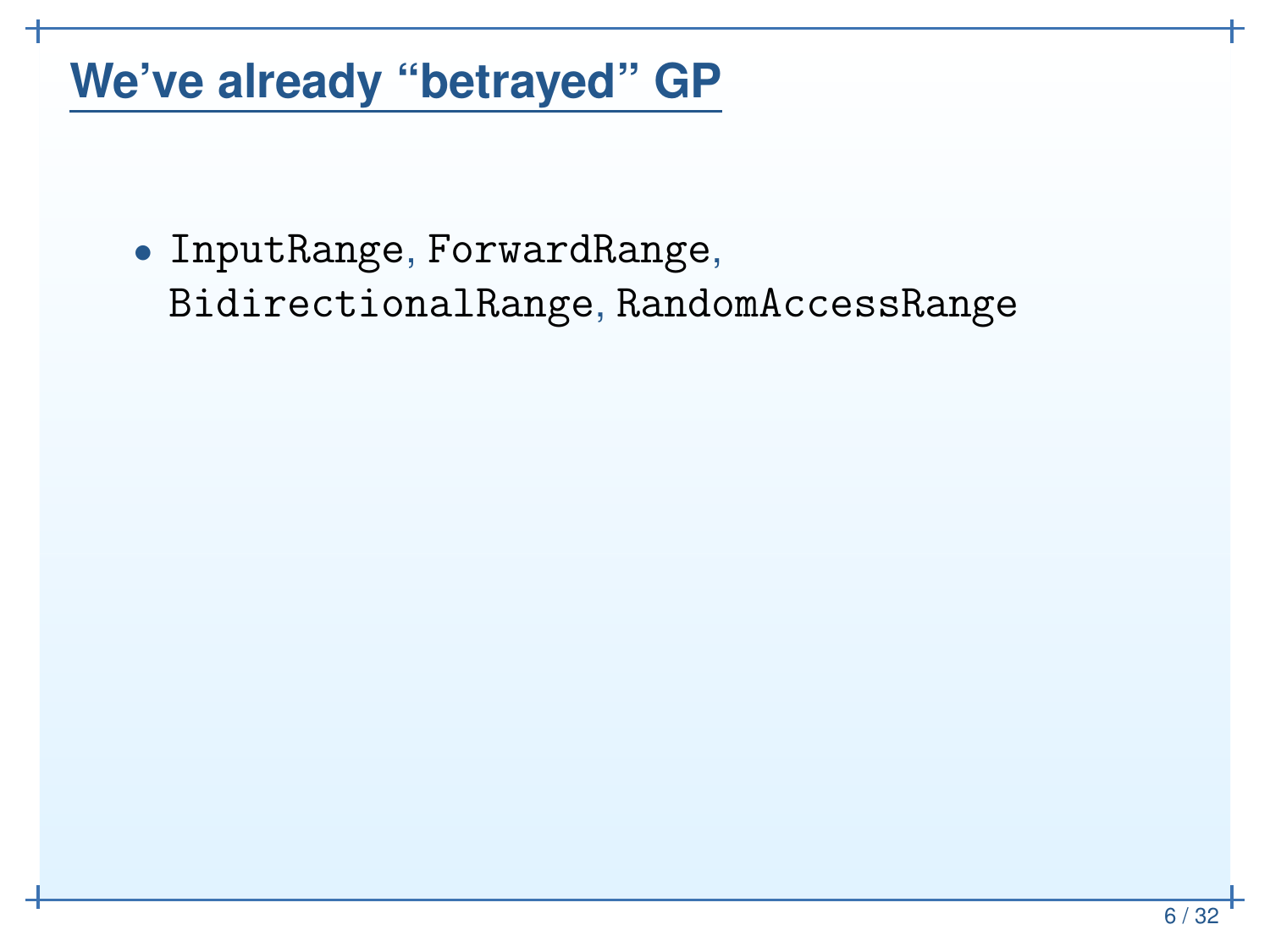#### **We've already "betrayed" GP**

- InputRange, ForwardRange, BidirectionalRange, RandomAccessRange
- hasLength, isInfinite, hasSlicing, hasMobileElements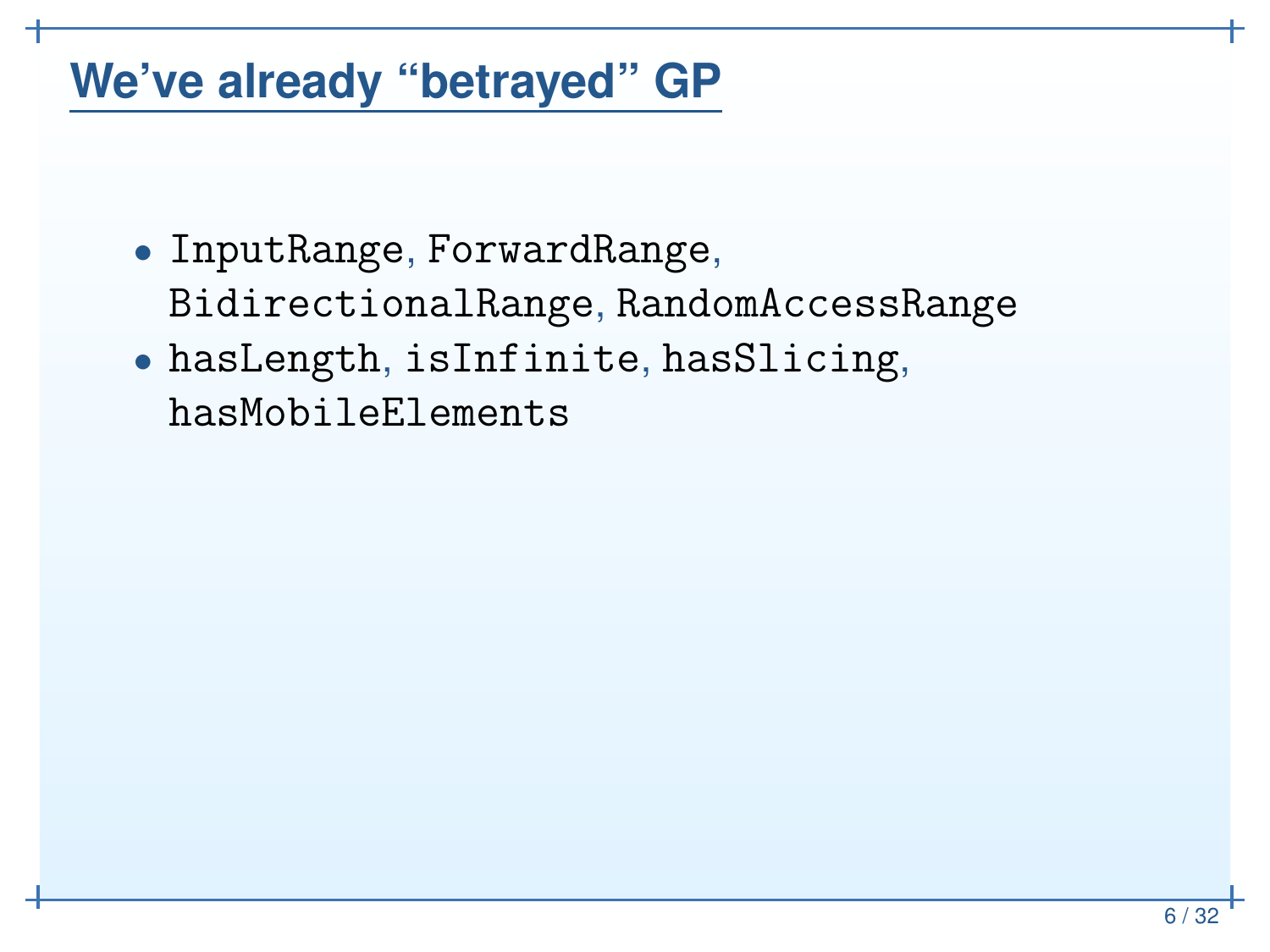#### **We've already "betrayed" GP**

- InputRange, ForwardRange, BidirectionalRange, RandomAccessRange
- hasLength, isInfinite, hasSlicing, hasMobileElements
- By the canon: InputRangeWLength, ForwardRangeWLength, BidirectionalRangeWLength, RandomAccessRangeWLength, InputRangeInfinite, ForwardRangeInfinite, BidirectionalRangeInfinite, RandomAccessRangeInfinite, RandomAccessRangeWSlicing,RandomAccessRangeWLengthWSlicing,RandomAccessRangeInfiniteWSlicing, ...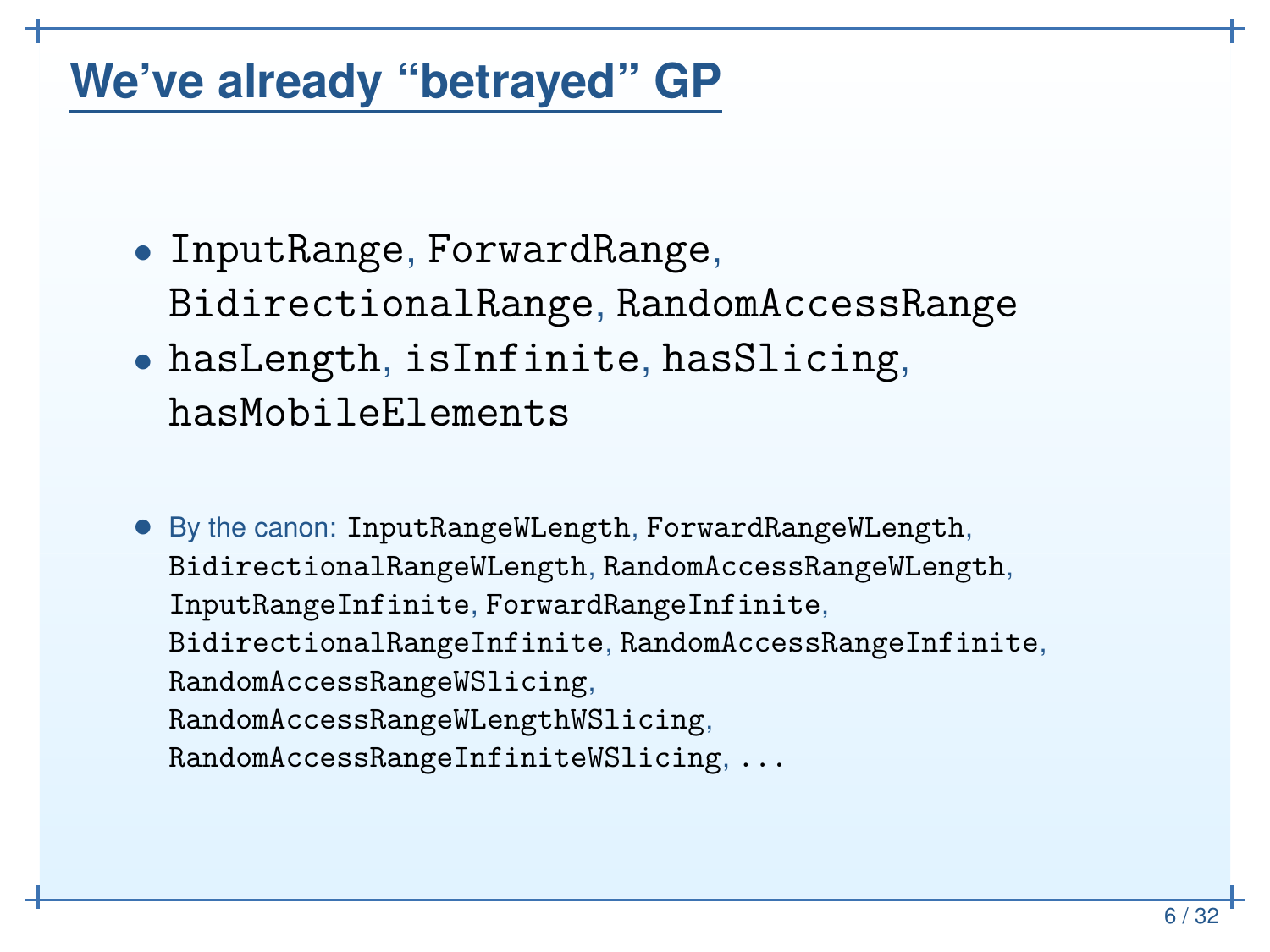# And It Was Very Good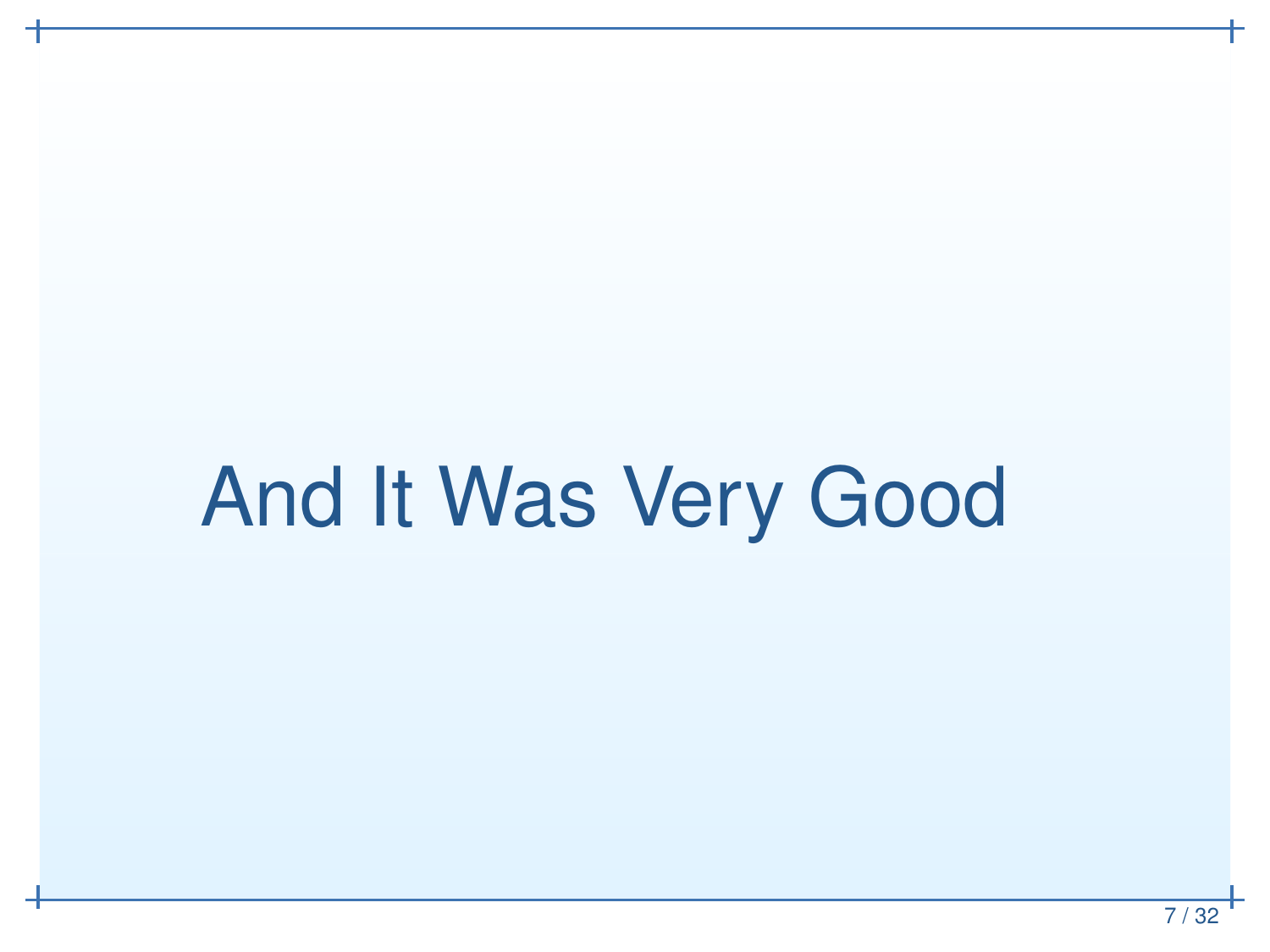• Memory allocation is high-vocabulary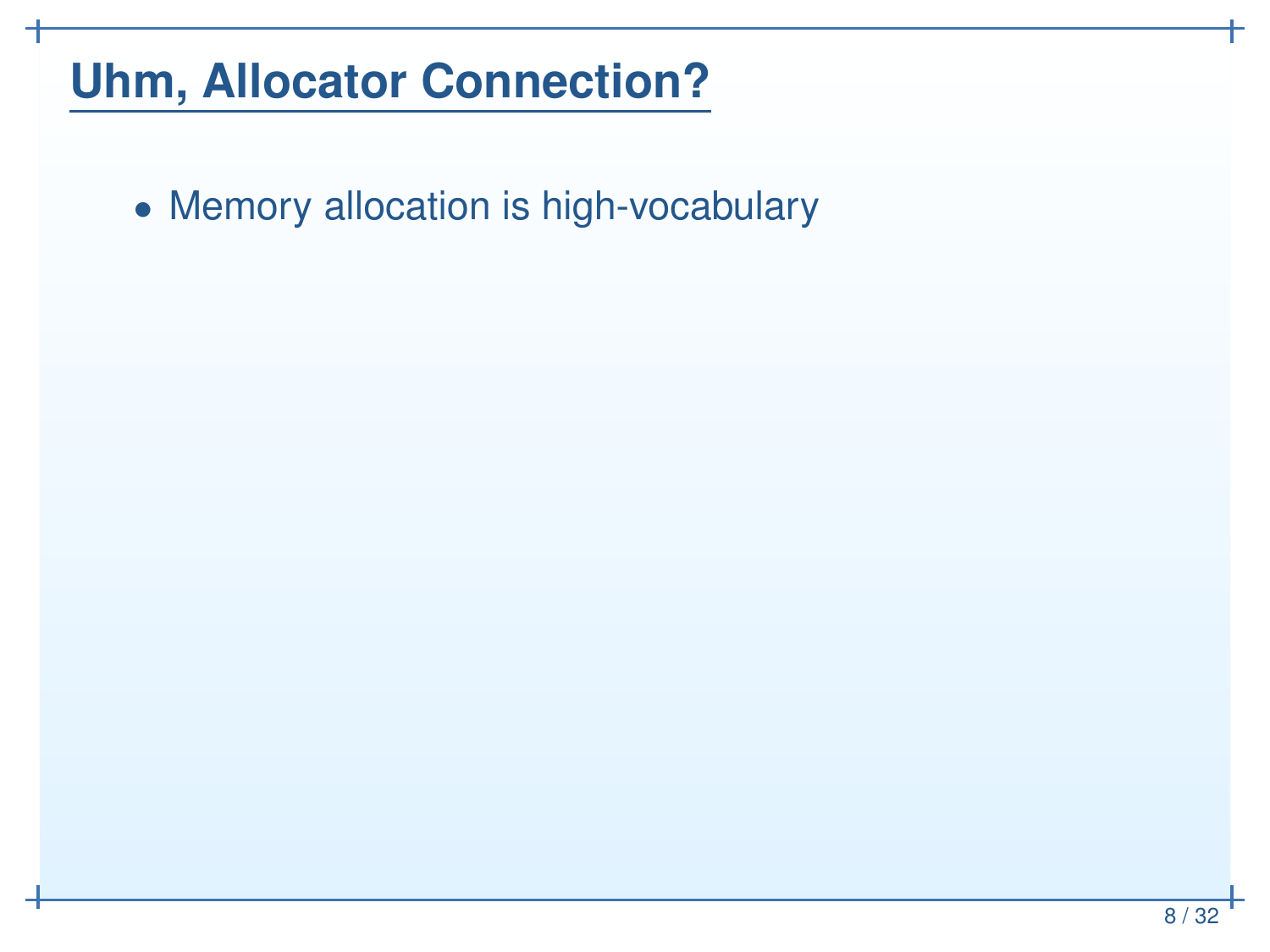• Memory allocation is high-vocabulary◦ alignment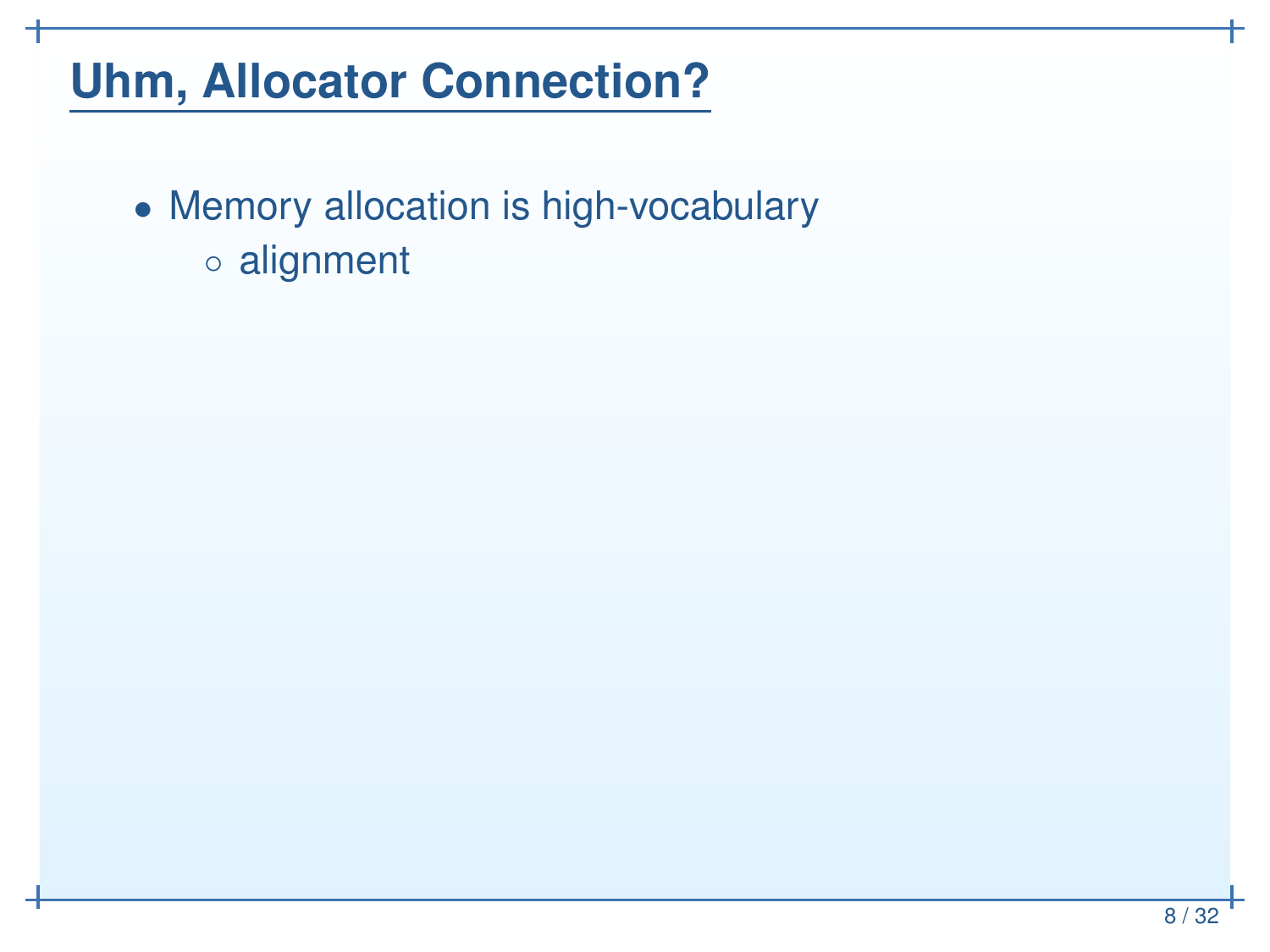- Memory allocation is high-vocabulary
	- alignment
	- (dynamically) aligned allocation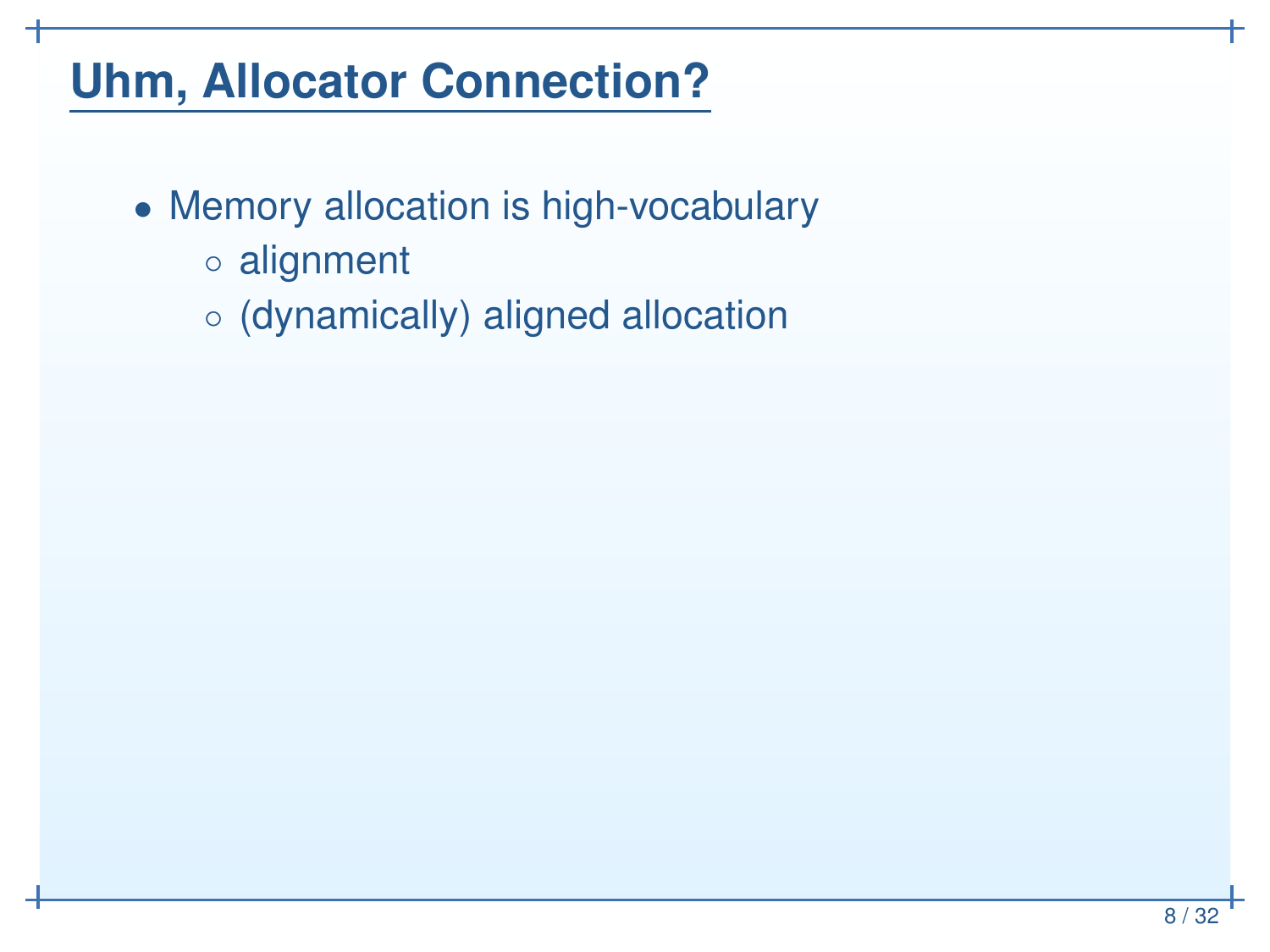- Memory allocation is high-vocabulary
	- alignment
	- (dynamically) aligned allocation
	- rounding up/quantization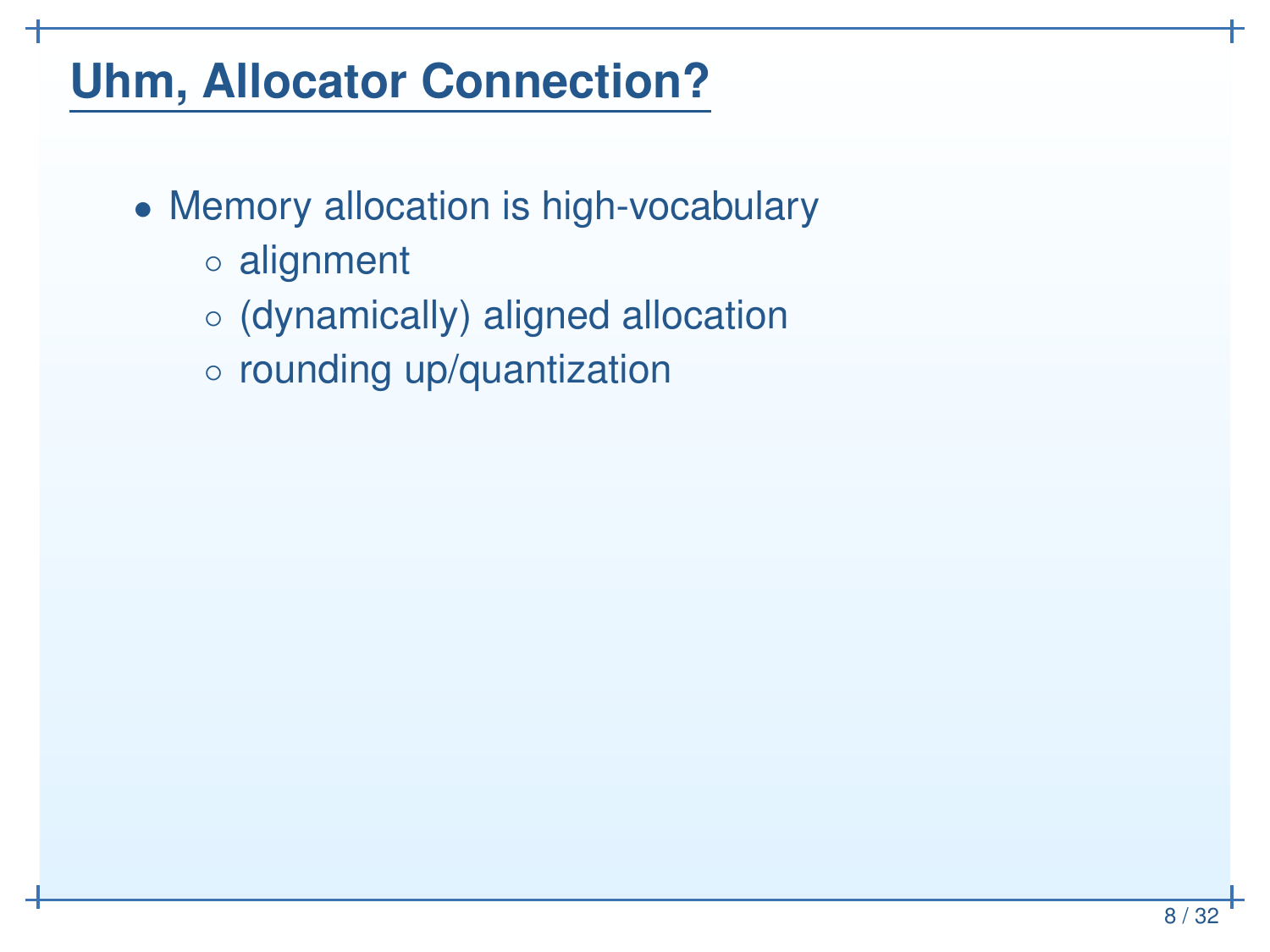- Memory allocation is high-vocabulary
	- alignment
	- (dynamically) aligned allocation
	- rounding up/quantization
	- in-place expansion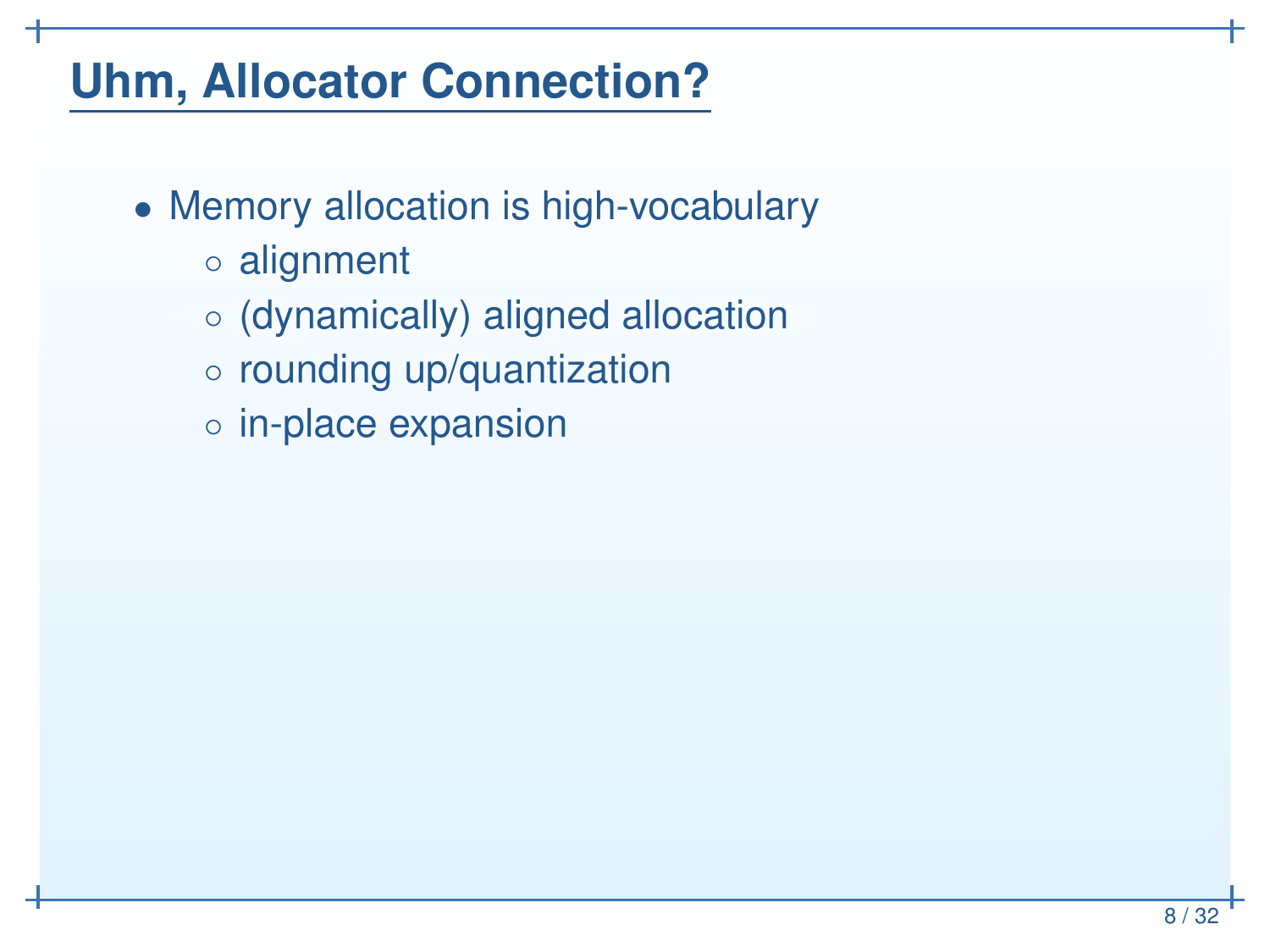- Memory allocation is high-vocabulary
	- alignment
	- (dynamically) aligned allocation
	- rounding up/quantization
	- in-place expansion
	- reallocation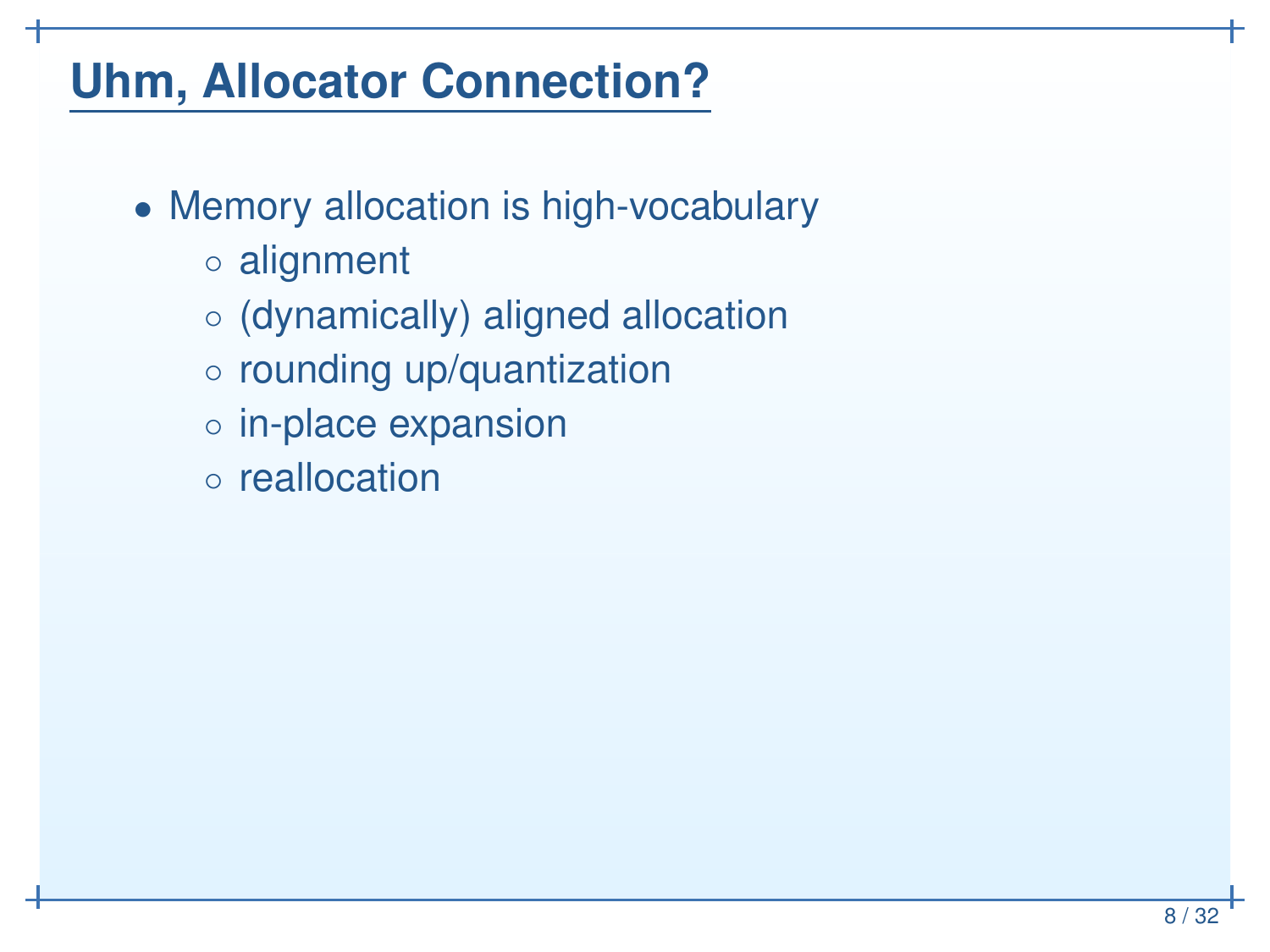- Memory allocation is high-vocabulary
	- alignment
	- (dynamically) aligned allocation
	- rounding up/quantization
	- in-place expansion
	- reallocation
	- contiguous vs. non-contiguous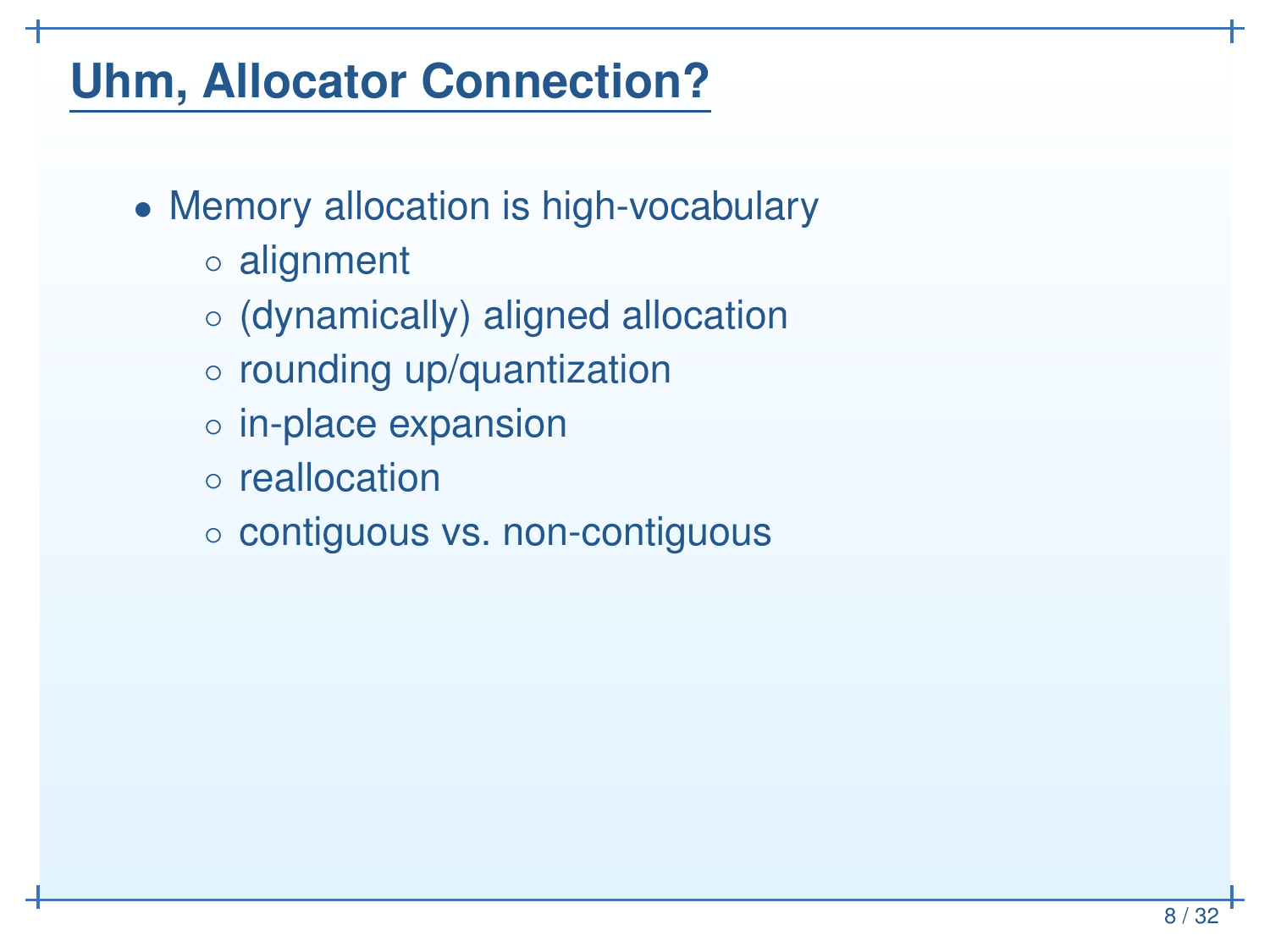- Memory allocation is high-vocabulary
	- alignment
	- (dynamically) aligned allocation
	- rounding up/quantization
	- in-place expansion
	- reallocation
	- contiguous vs. non-contiguous
	- ownership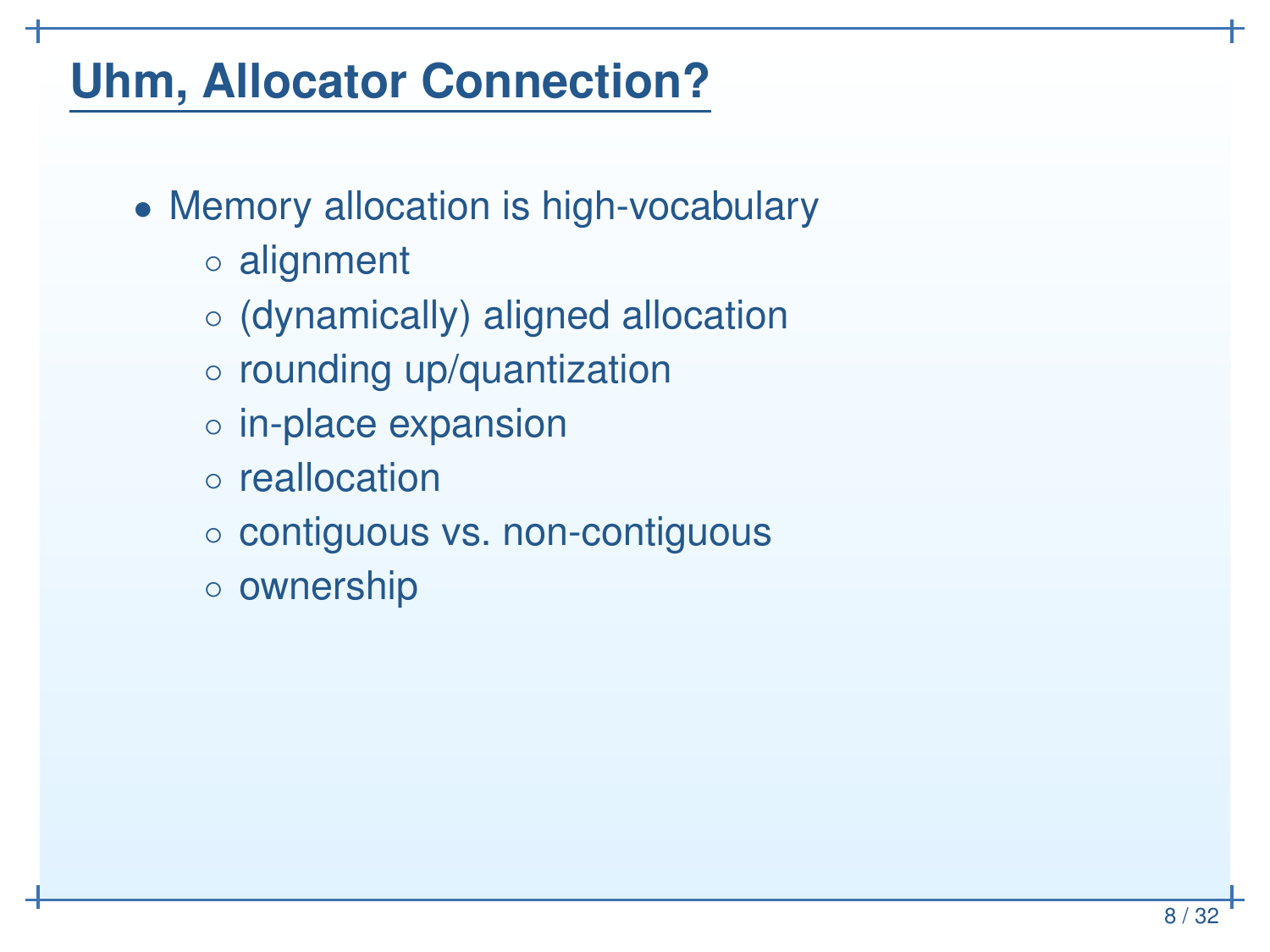- Memory allocation is high-vocabulary
	- alignment
	- (dynamically) aligned allocation
	- rounding up/quantization
	- in-place expansion
	- reallocation
	- contiguous vs. non-contiguous
	- ownership
	- resolving internal pointers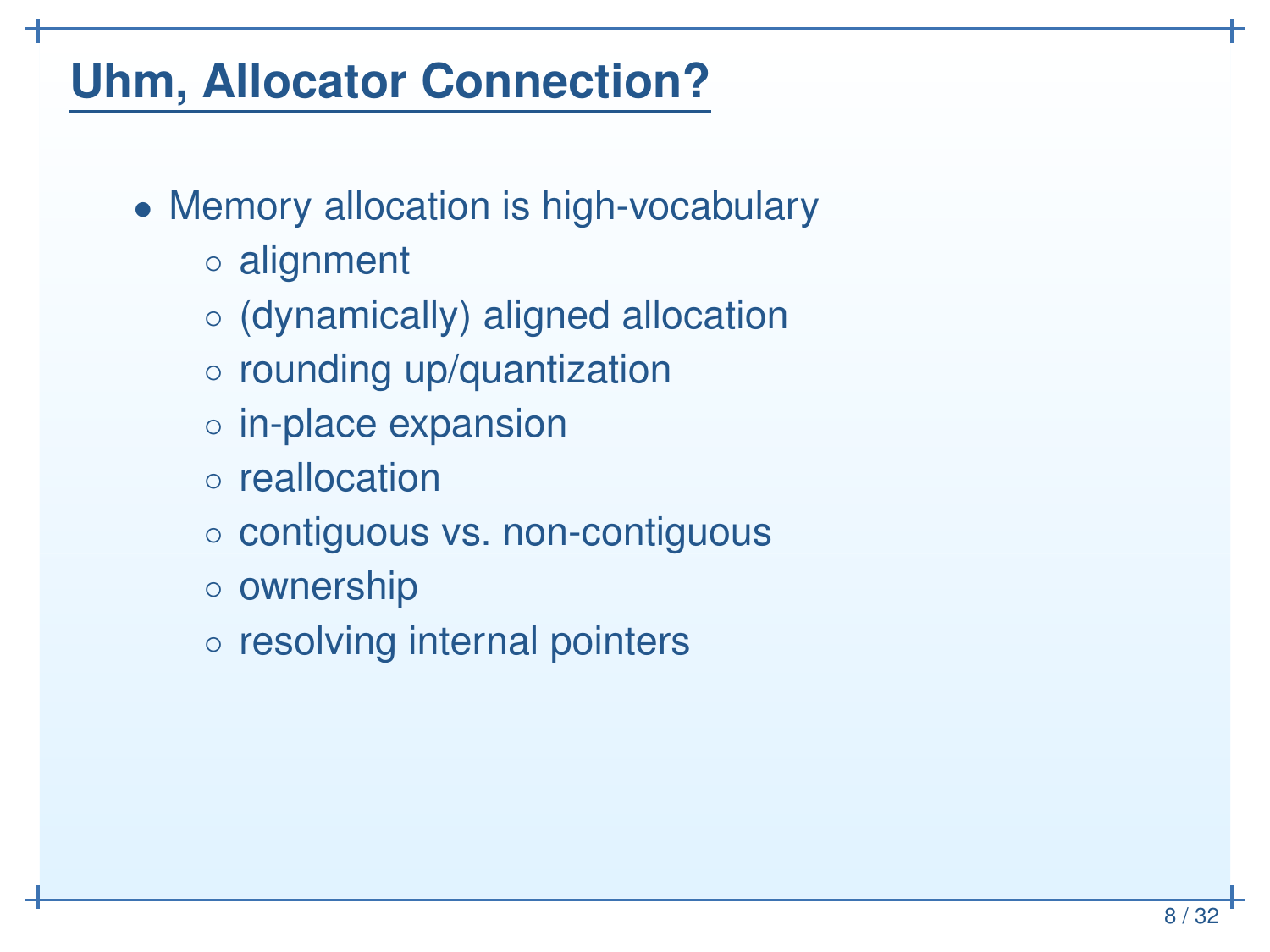- Memory allocation is high-vocabulary
	- alignment
	- (dynamically) aligned allocation
	- rounding up/quantization
	- in-place expansion
	- reallocation
	- contiguous vs. non-contiguous
	- ownership
	- resolving internal pointers
	- deallocation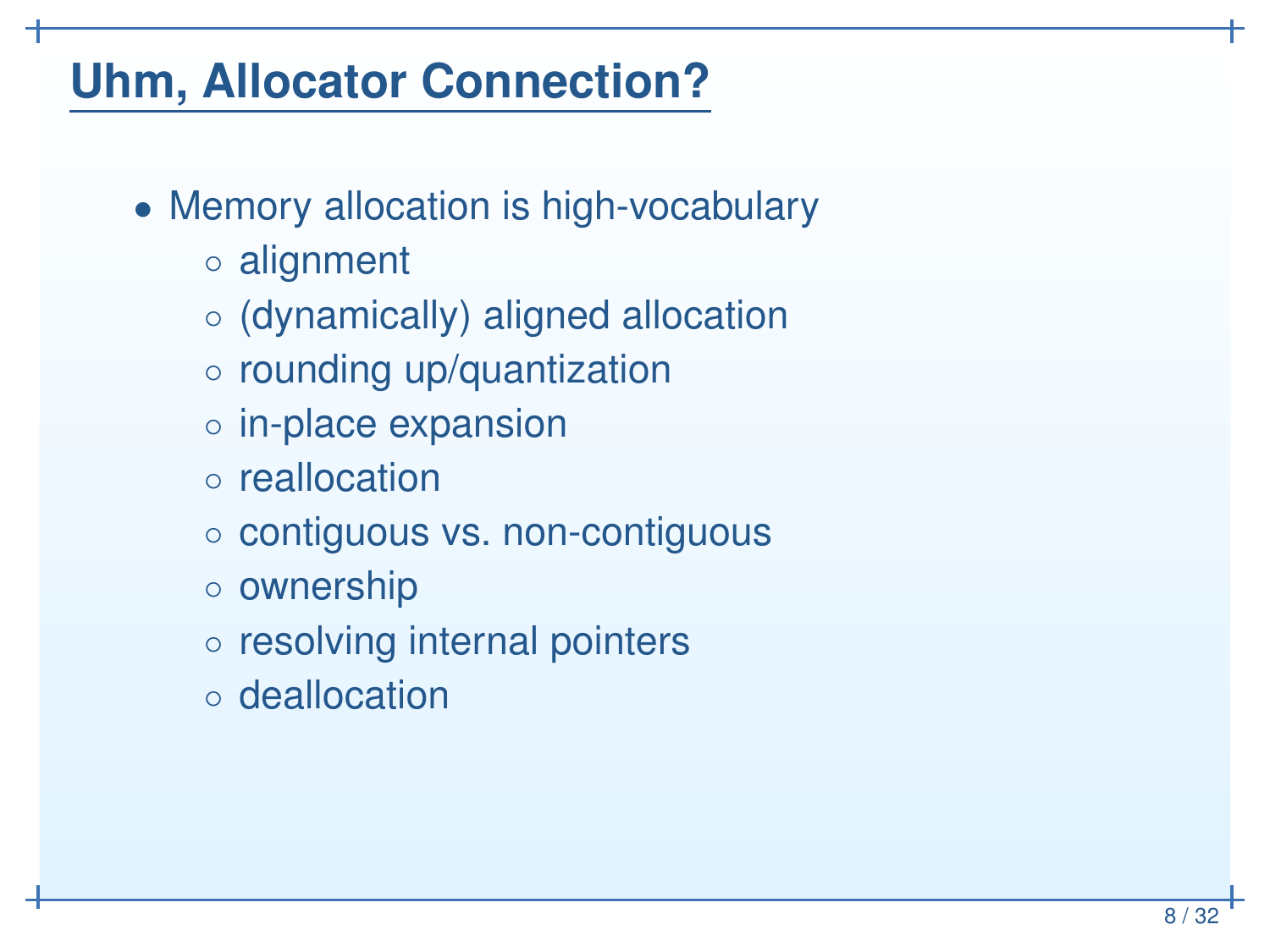- Memory allocation is high-vocabulary
	- alignment
	- (dynamically) aligned allocation
	- rounding up/quantization
	- in-place expansion
	- reallocation
	- contiguous vs. non-contiguous
	- ownership
	- resolving internal pointers
	- deallocation
	- per-instance state vs. monostate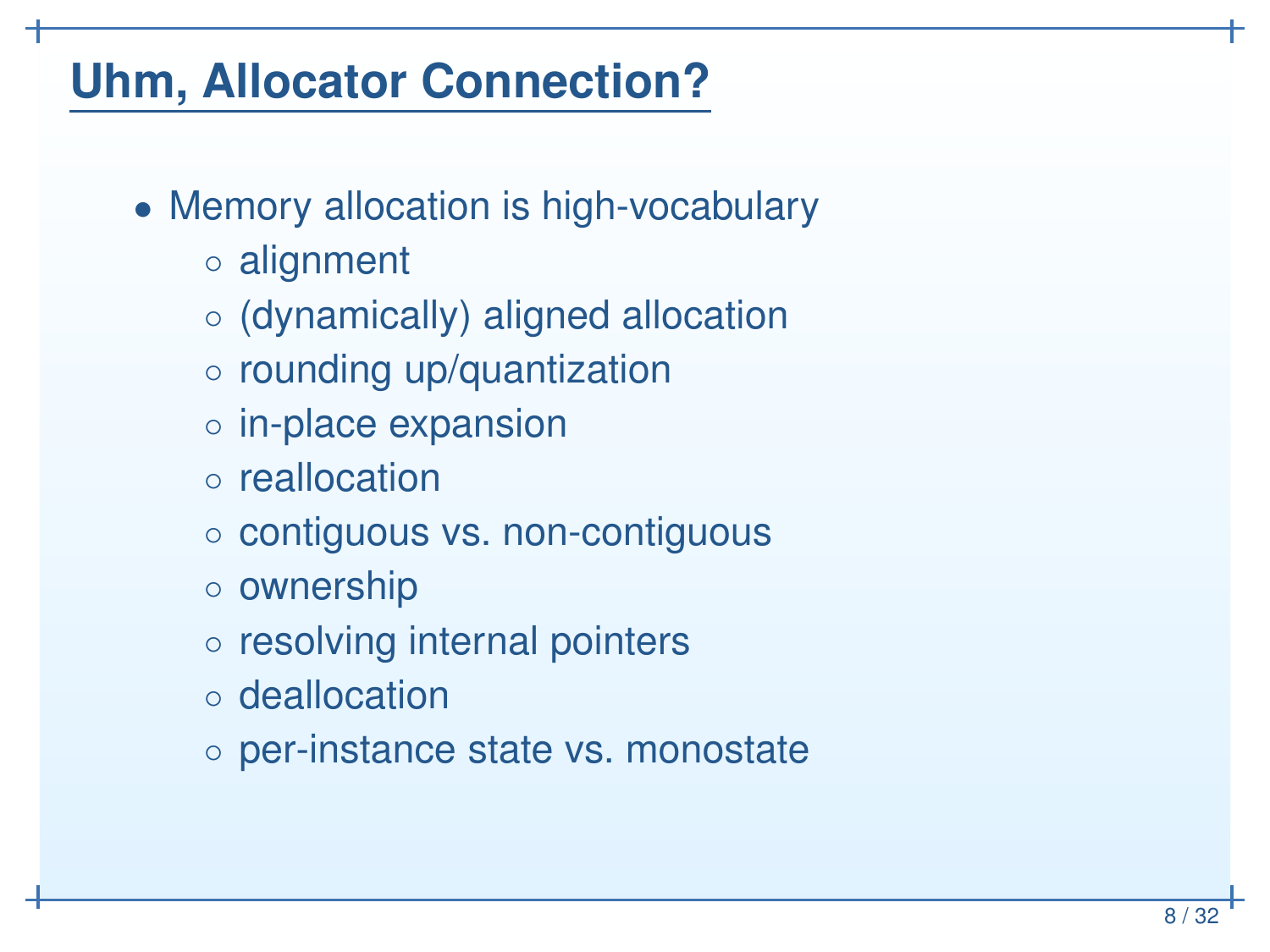- Memory allocation is high-vocabulary
	- alignment
	- (dynamically) aligned allocation
	- rounding up/quantization
	- in-place expansion
	- reallocation
	- contiguous vs. non-contiguous
	- ownership
	- resolving internal pointers
	- deallocation
	- per-instance state vs. monostate
	- thread-local vs. shared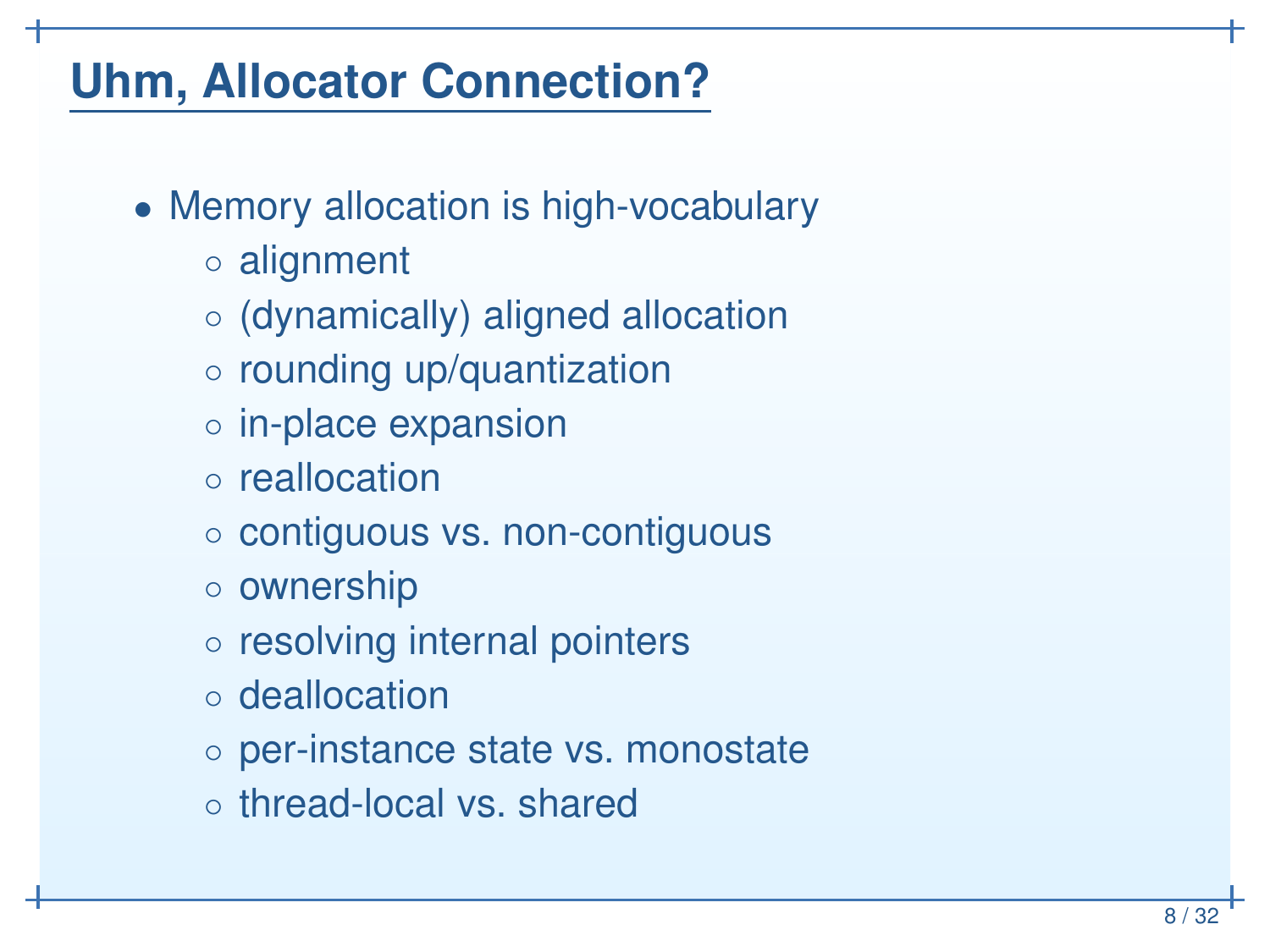I tried to design a generic allocator, and I didn't even get this lousy T-shirt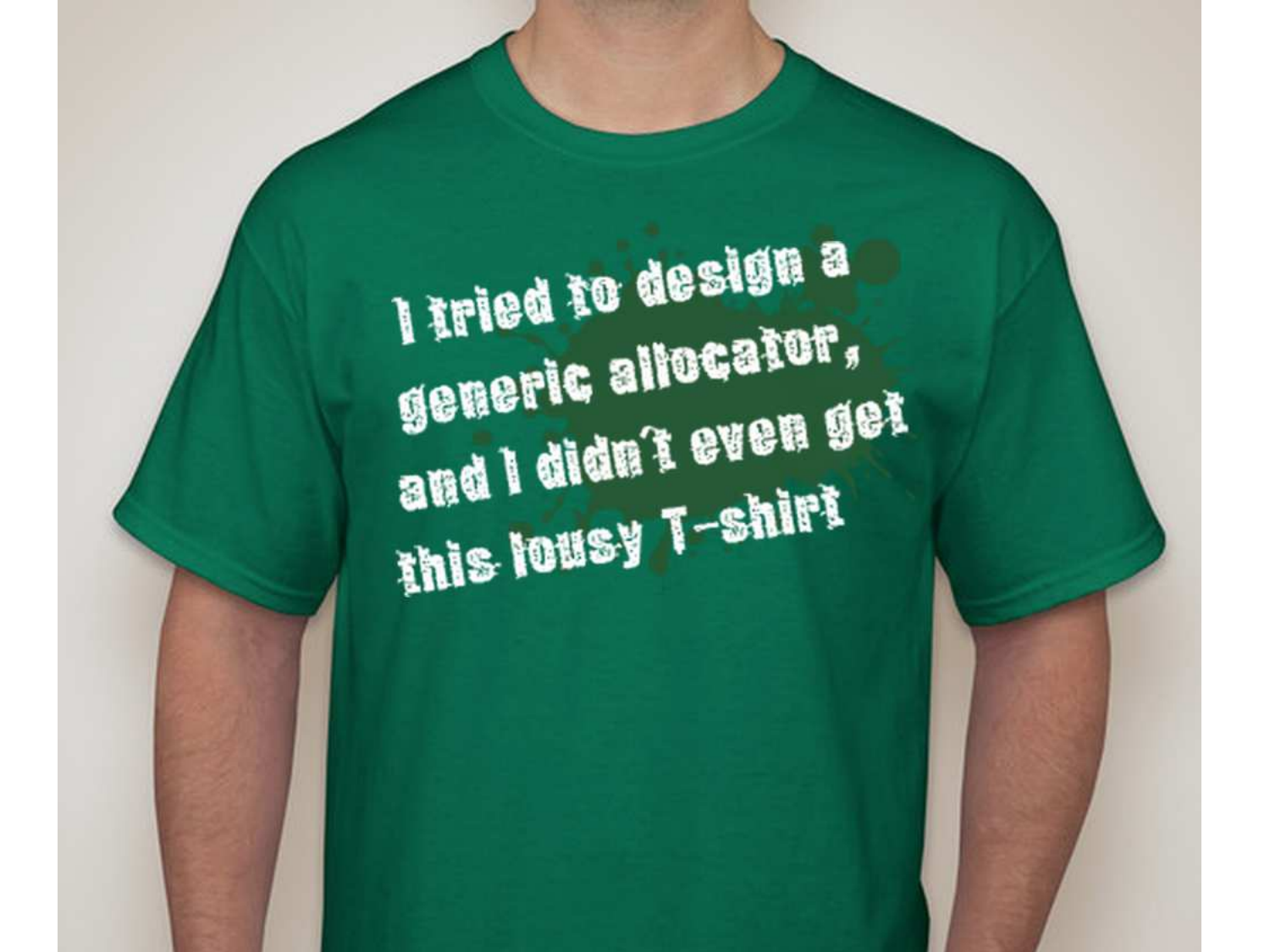# Let's Go Descartes!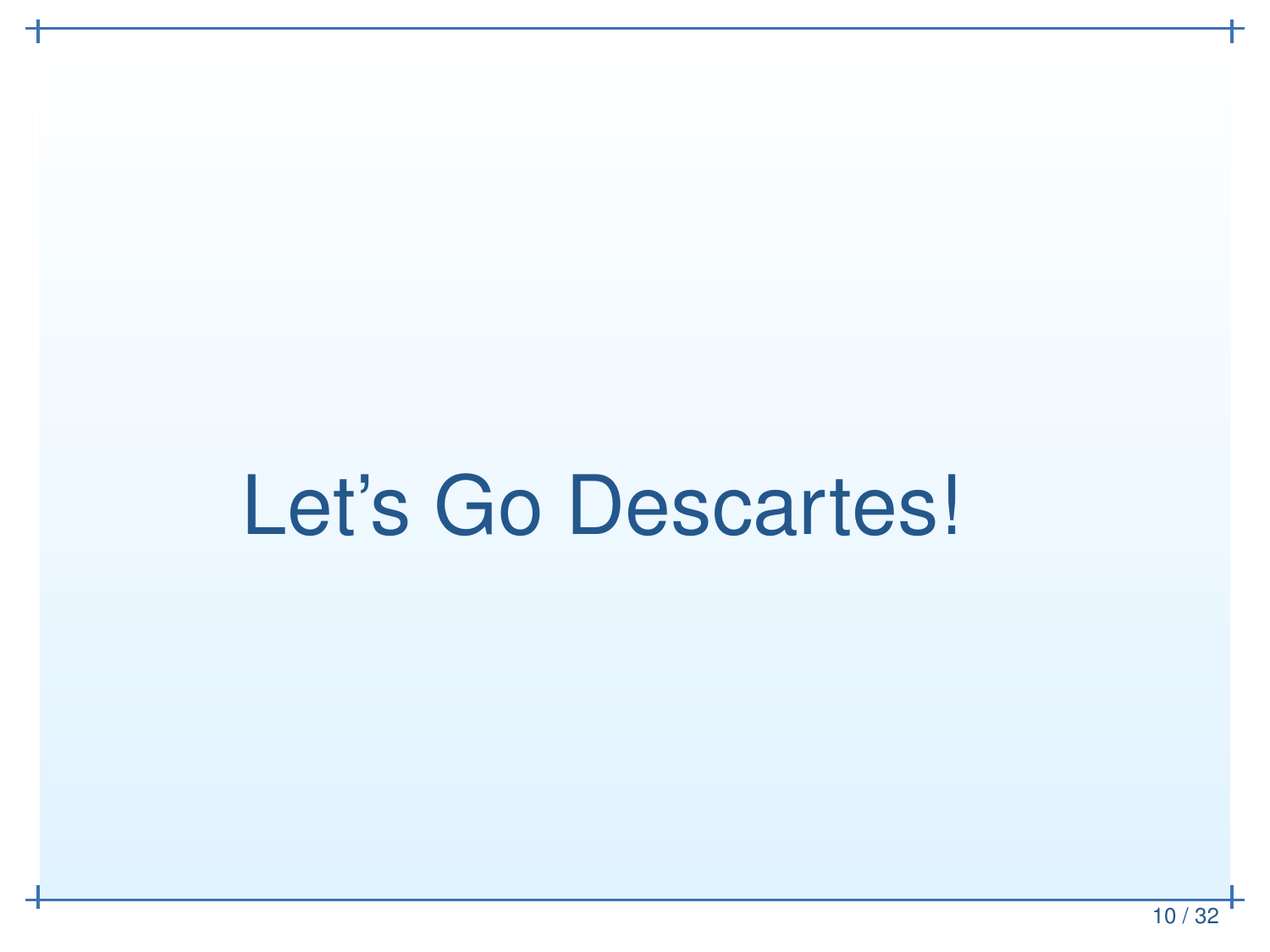### **Design by Introspection**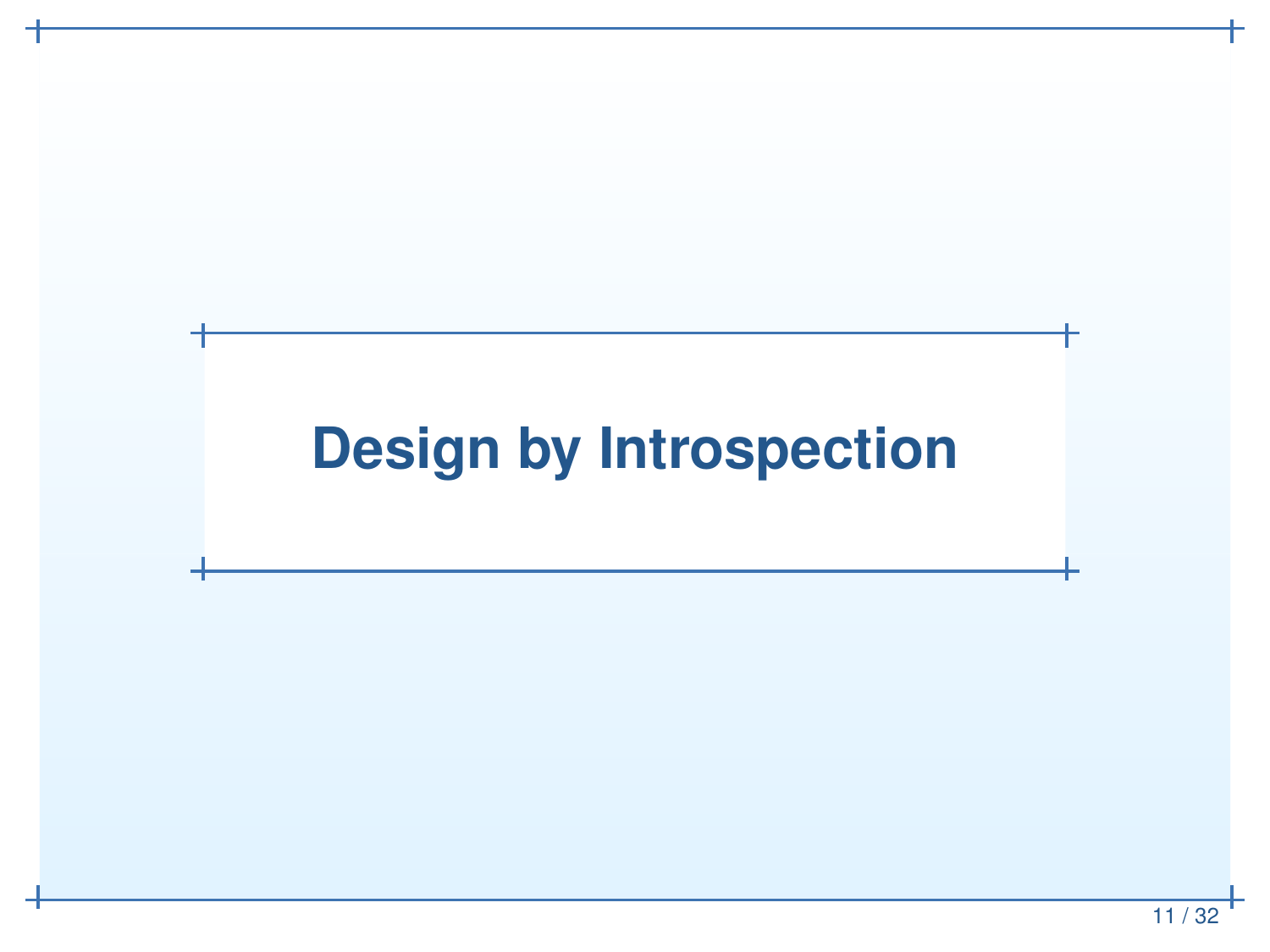#### **Simplest Design That Could Possibly Work**

- Make all allocation primitives optional, except: ◦ $\circ$  void[] allocate(size\_t); ◦ enum uint alignment;
- All others optional, probed introspectively $\bullet$ e.g. hasMember!(A, "expand")

• Combination allocators that define and adapt capabilities to their "hosts", in very little code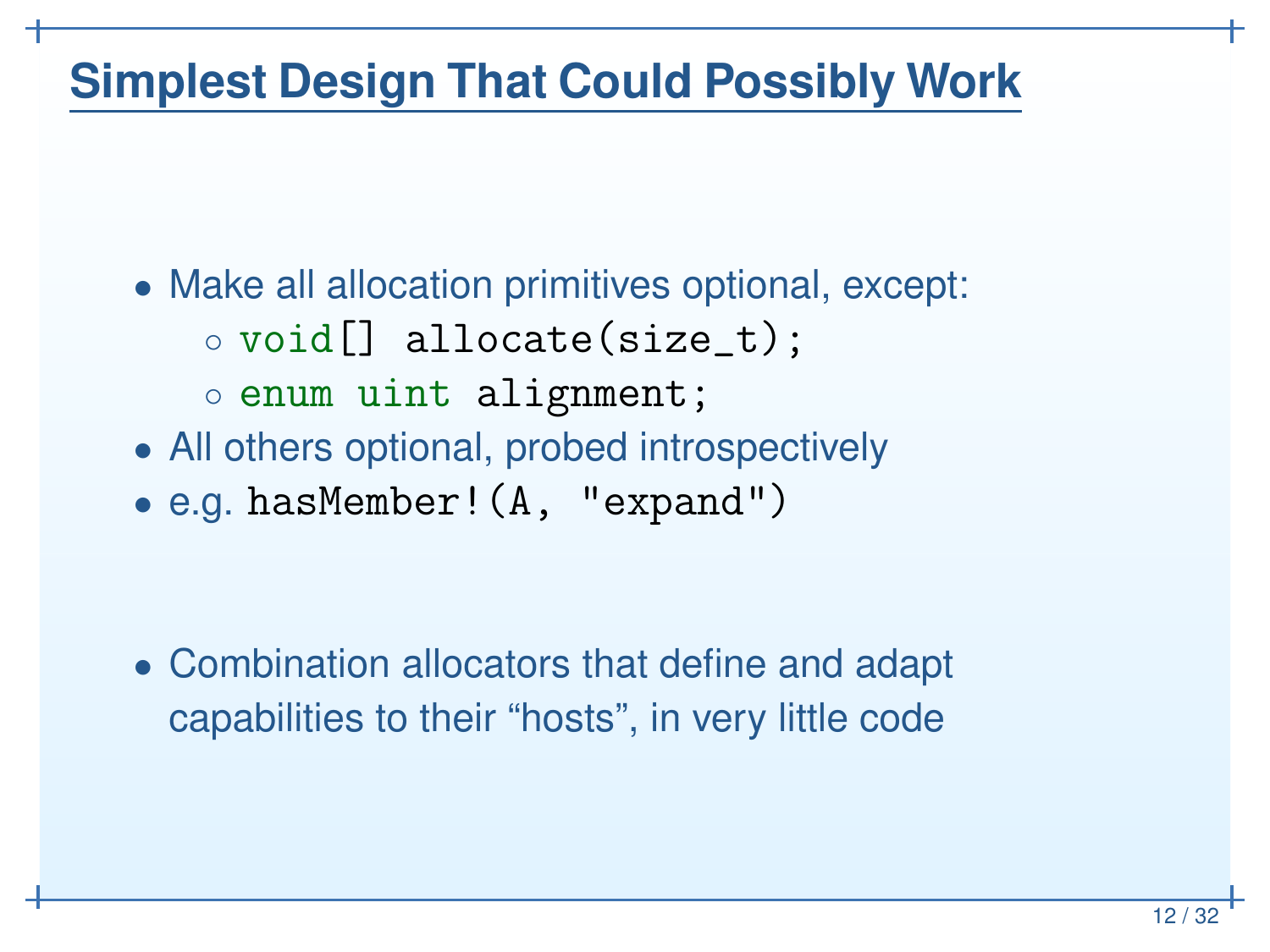#### **Simplest Allocator**

• "Push the pointer"

```
struct Region {
 private void* b, e, p;
  this(void[] buf) {
    p = b = but.ptr;
    e = b + but.length;}enum uint alignment = 1;
  void[] allocate(size_t n) {
    if (e - p < n) return null;
    auto result = p[0 \dots n];
    p += n;
    return result;
  }}
```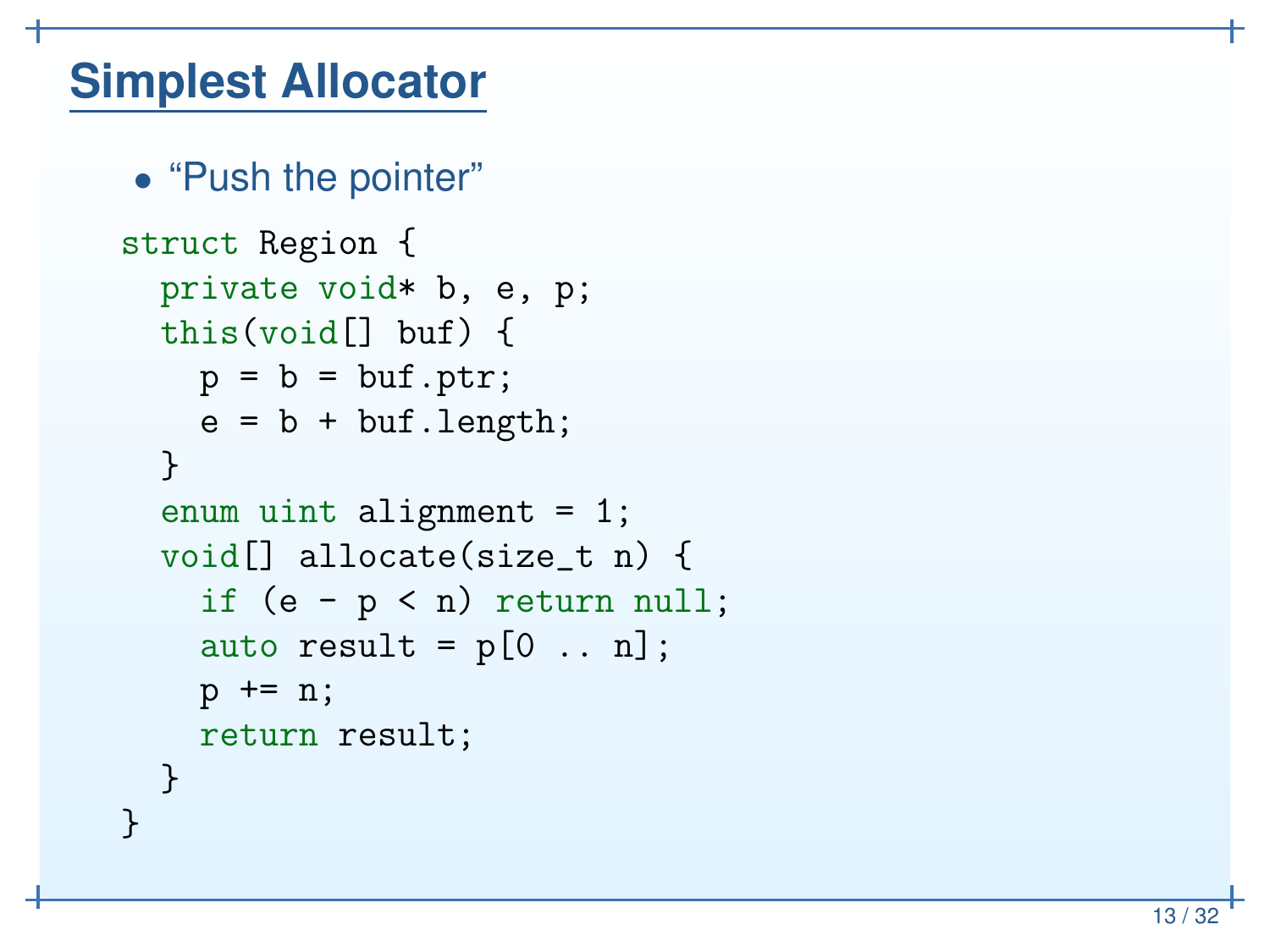#### **Immediate Improvements**

- Support better alignments (1 is seldom useful)
- Embed buffer
- Or, release buffer in destructor?
- More primitives such as deallocateAll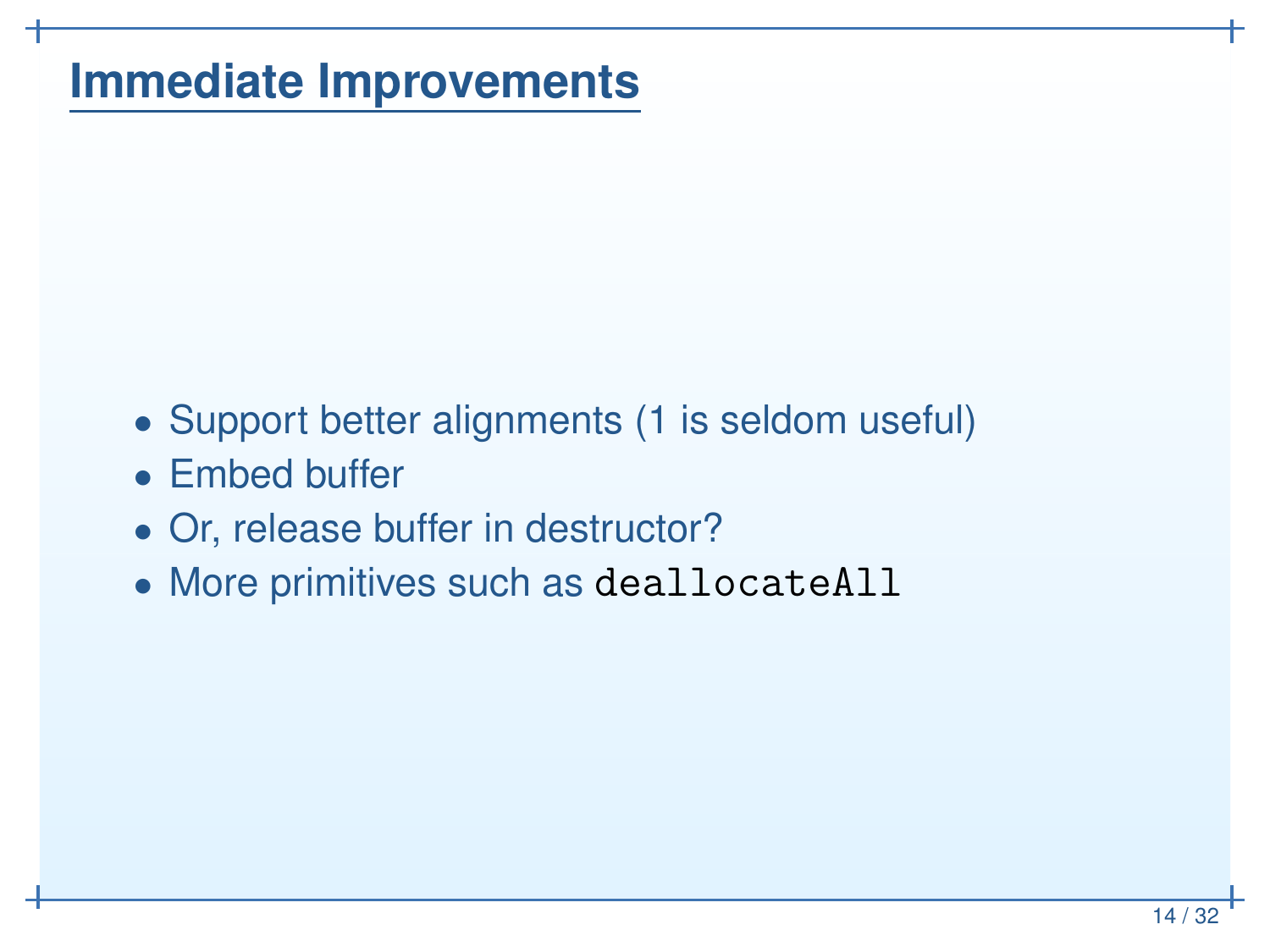#### **Simplest Composite Allocator**

```
Let's define FallbackAllocator: try one, then another
 struct FallbackAllocator(P, F) {
   P primary;
   F fallback;
    enum alignment = min(P.alignment,
      F.alignment);
void[] allocate(size_t n) {
      \texttt{auto}\ \ \texttt{r = p}.\texttt{alloc}(n)\ ;if (r.length != n) r = f.allocated(n);return r;
    }<br>}
 }<br>}
```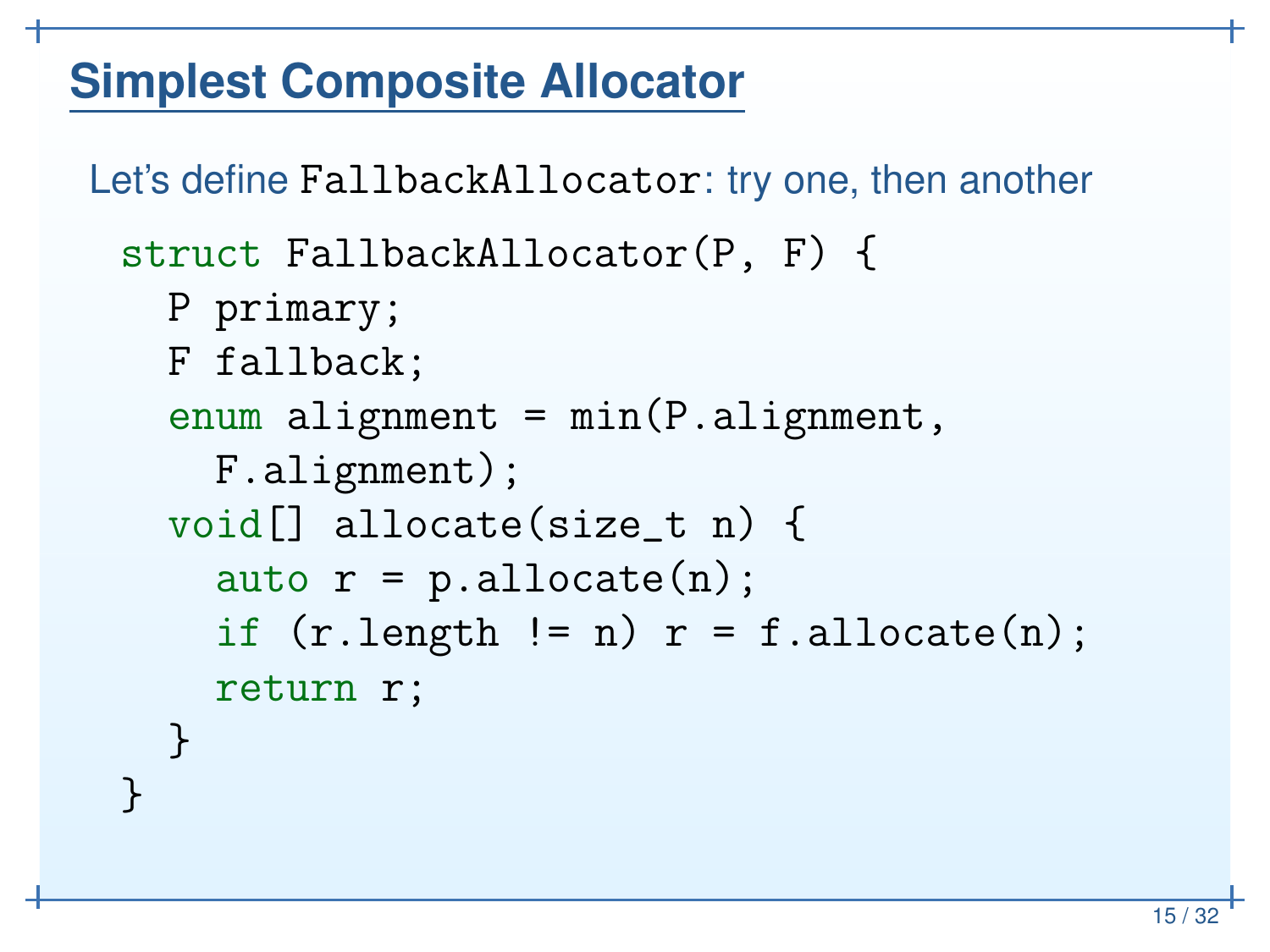#### **And Suddenly!**

```
alias Local = FallbackAllocator!(
 Region,
Mallocator);
```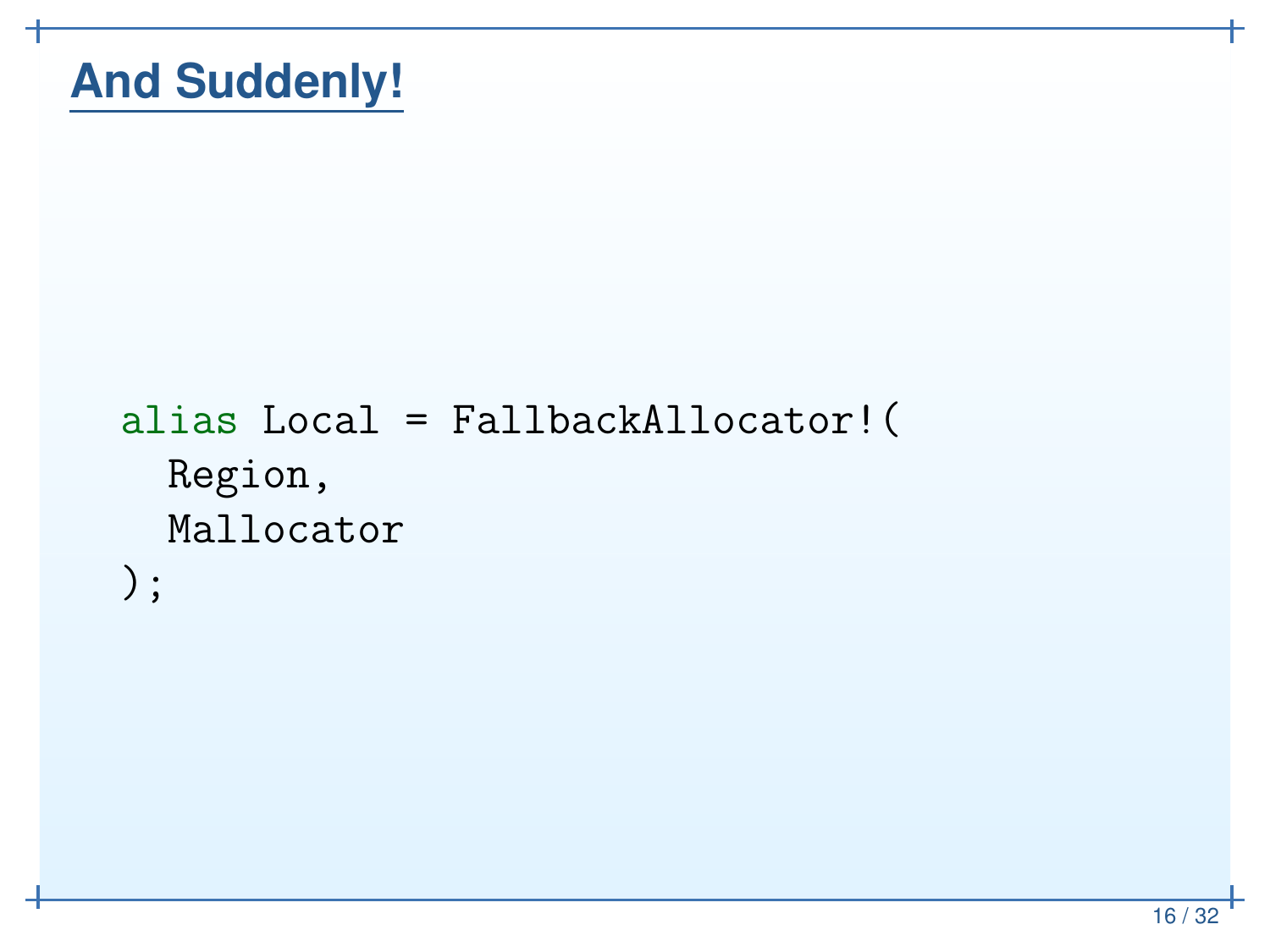#### **We Want Deallocation!**

```
• Optional method: void deallocate(void[]);
```

```
static if (hasMember!(P, "owns")
  && (hasMember!(P, "deallocate")
    || hasMember!(F, "deallocate")))
void deallocate(void[] b) {
  if (p.owns(b)) {
    static if (hasMember!(P, "deallocate"))
        primary.deallocate(b);} else
{
static if (hasMember!(F, "deallocate"))
        return f.deallocate(b);
  }}
```
- Need <sup>a</sup> new method
- Only P must define owns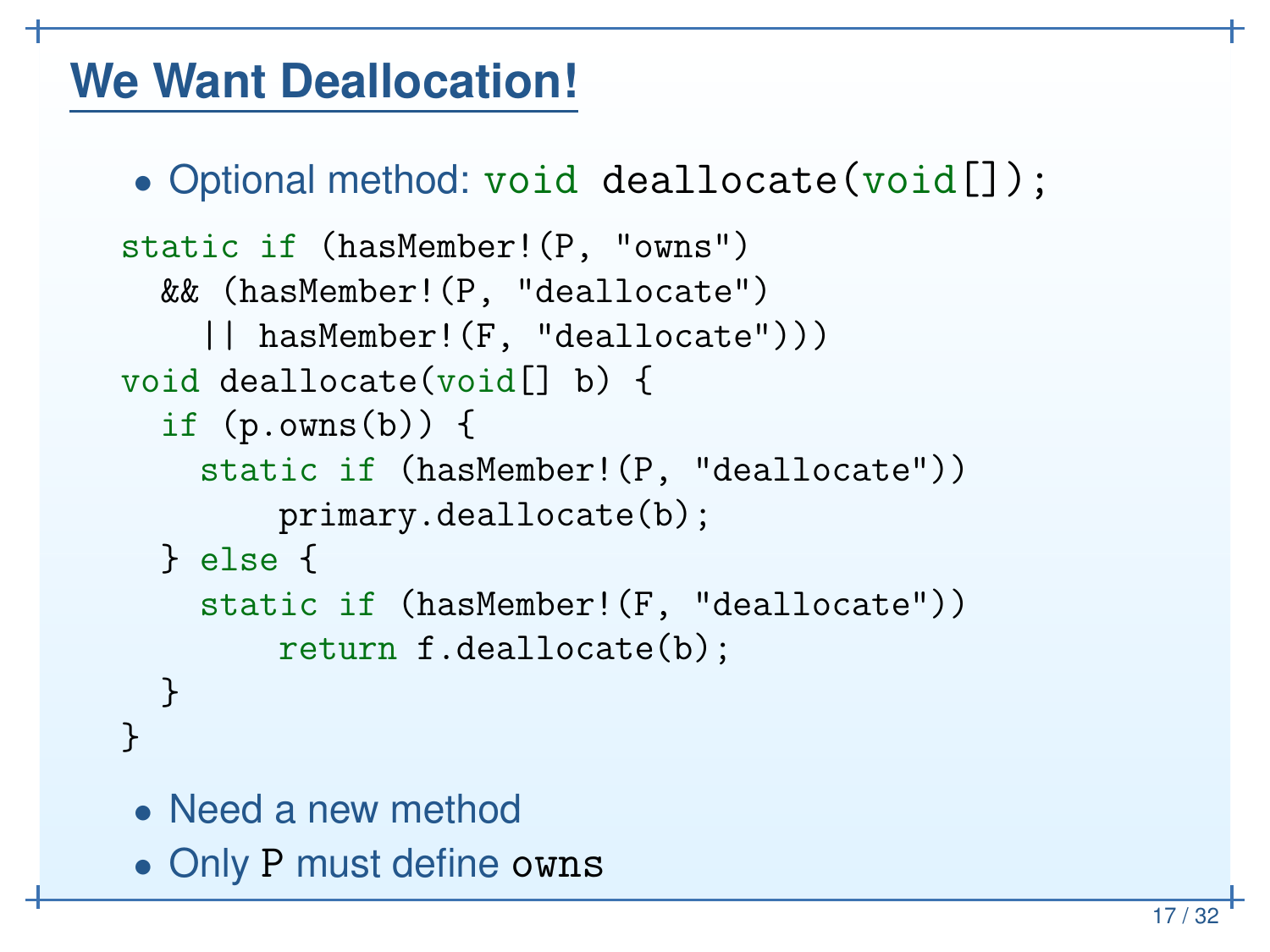# Let's take <sup>a</sup> look at all *optional* methods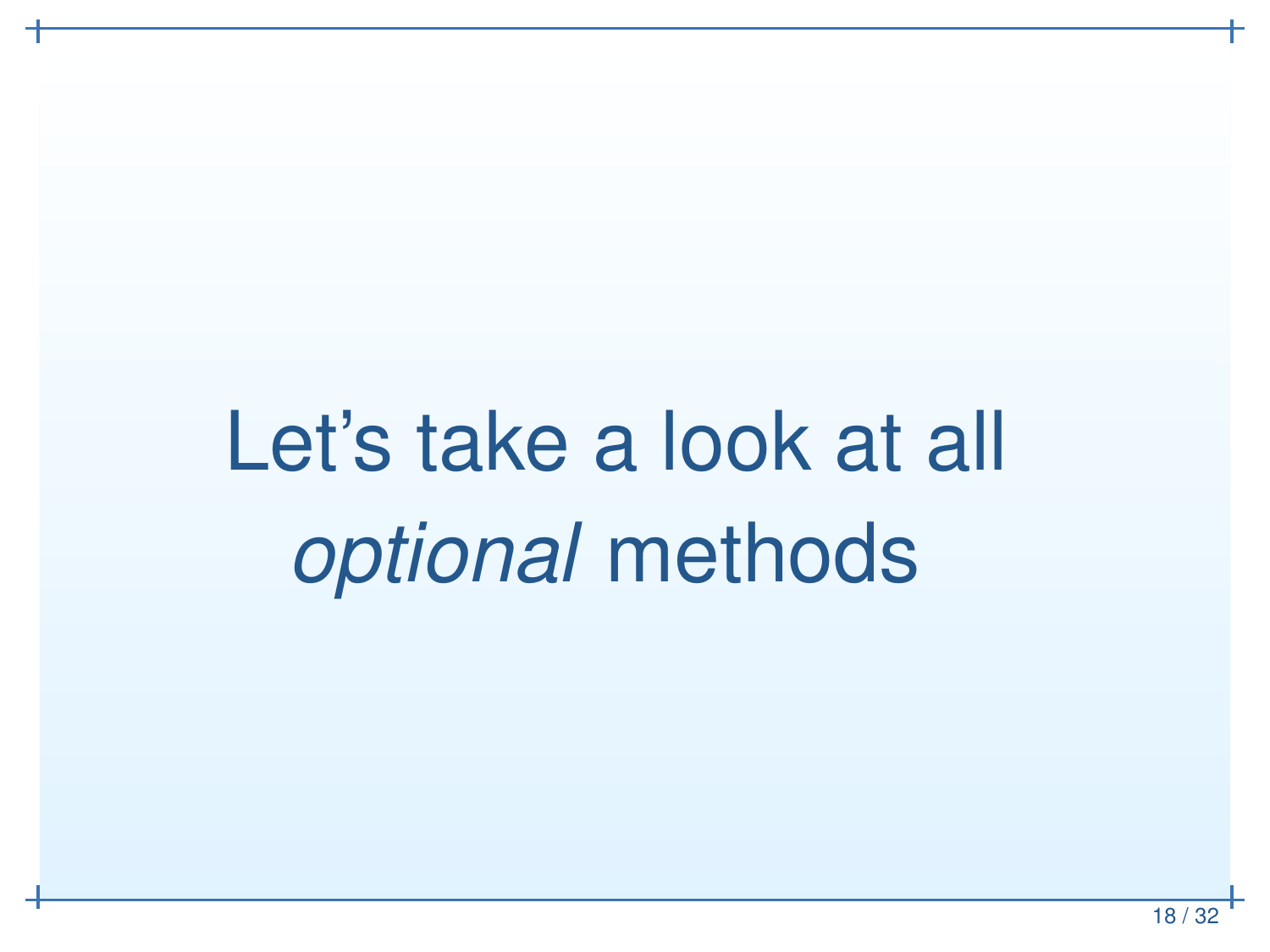## **Propagating** owns

```
static if (hasMember!(P, "owns")
  && hasMember!(F, "owns"))
bool owns(void[] b) {
  return p.owns(b) || f.owns(b);
}
```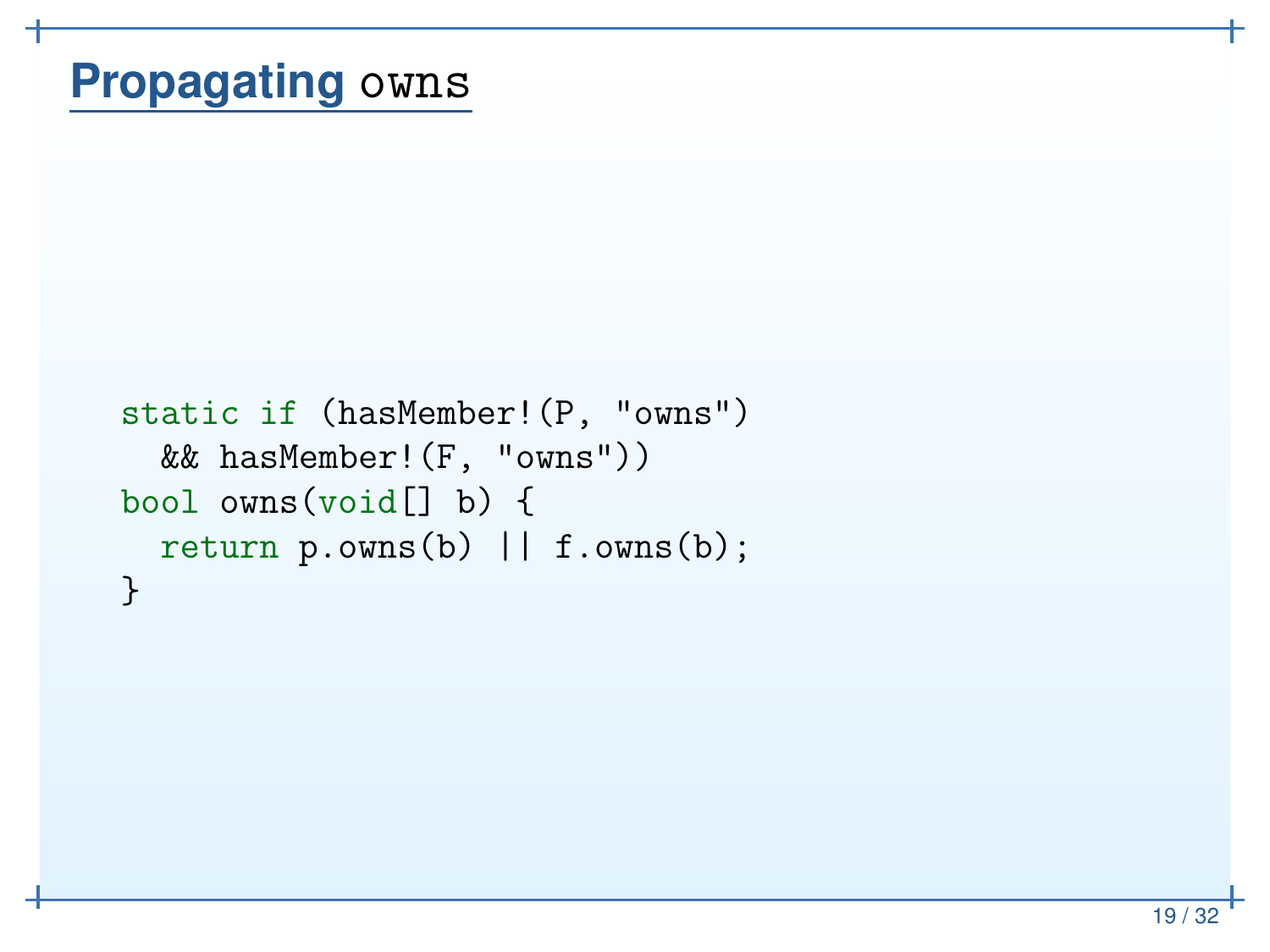#### **How about reallocation?**

```
bool reallocate(ref void[] b, size_t newSize) {
  if (newSize == 0) {
    static if (hasMember!(typeof
(this), "deallocate"))
        deallocate(b);return true;
 }
if (b is null) {
   b = allocate(newSize);
    return b !is null;
 }...
```
• (Note on introspection: "Would <sup>I</sup> be able to do that?")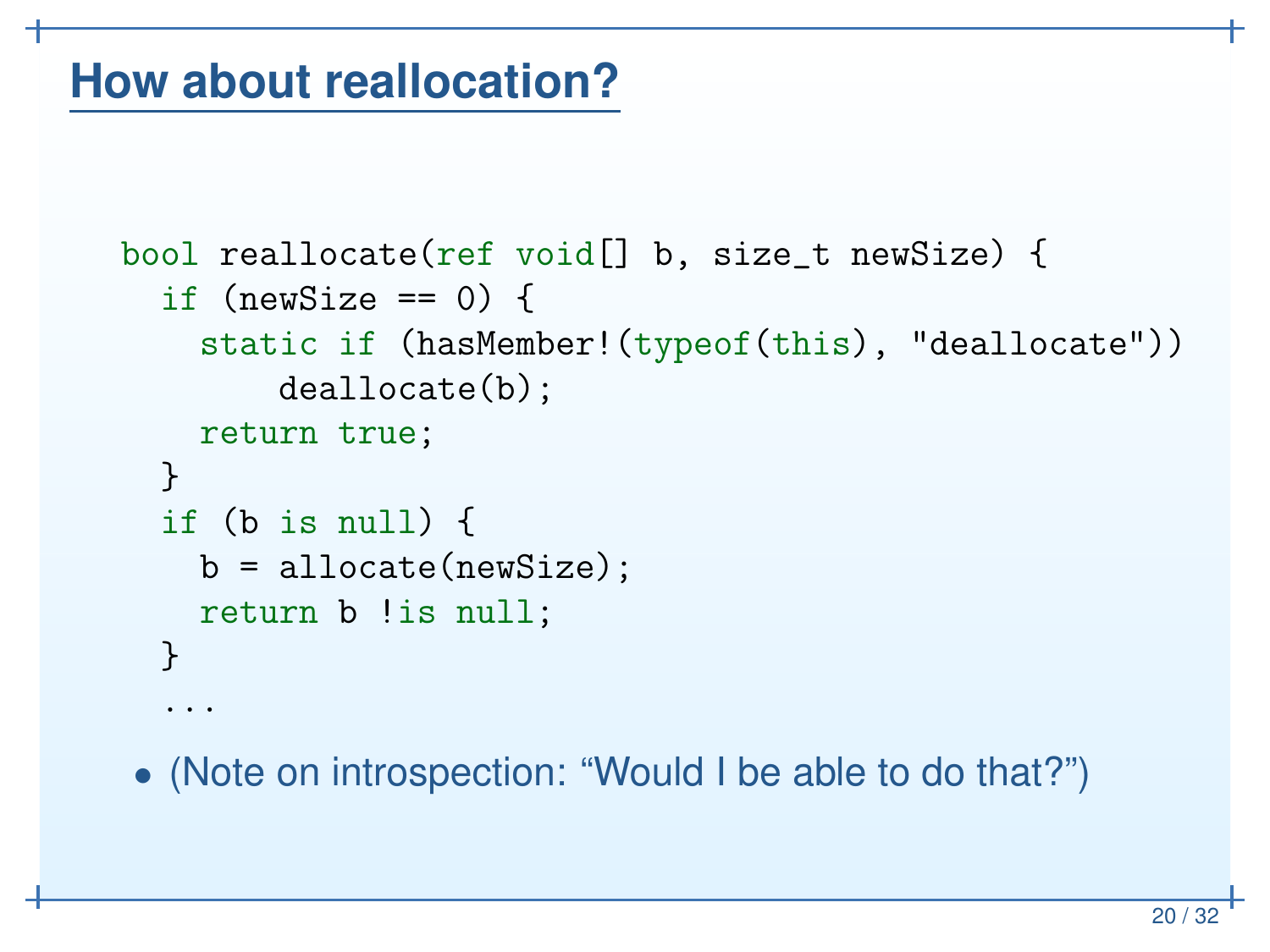...

```
...
bool crossAllocatorMove(F, T)(ref F from, ref T to) {
  auto b1 = to.allocate(newSize);
  if (!b1.ptr) return false;
  if (b.length < newSize) b1[0 .. b.length] = b[];
  \mathtt{else}\ \mathtt{b1}[\,]\ =\ \mathtt{b}[\,0\ \ldots\ \mathtt{newSize}]\ ;static if (hasMember!(From, "deallocate"))
       from.deallocate(b);b = b1;
  return true;
}
```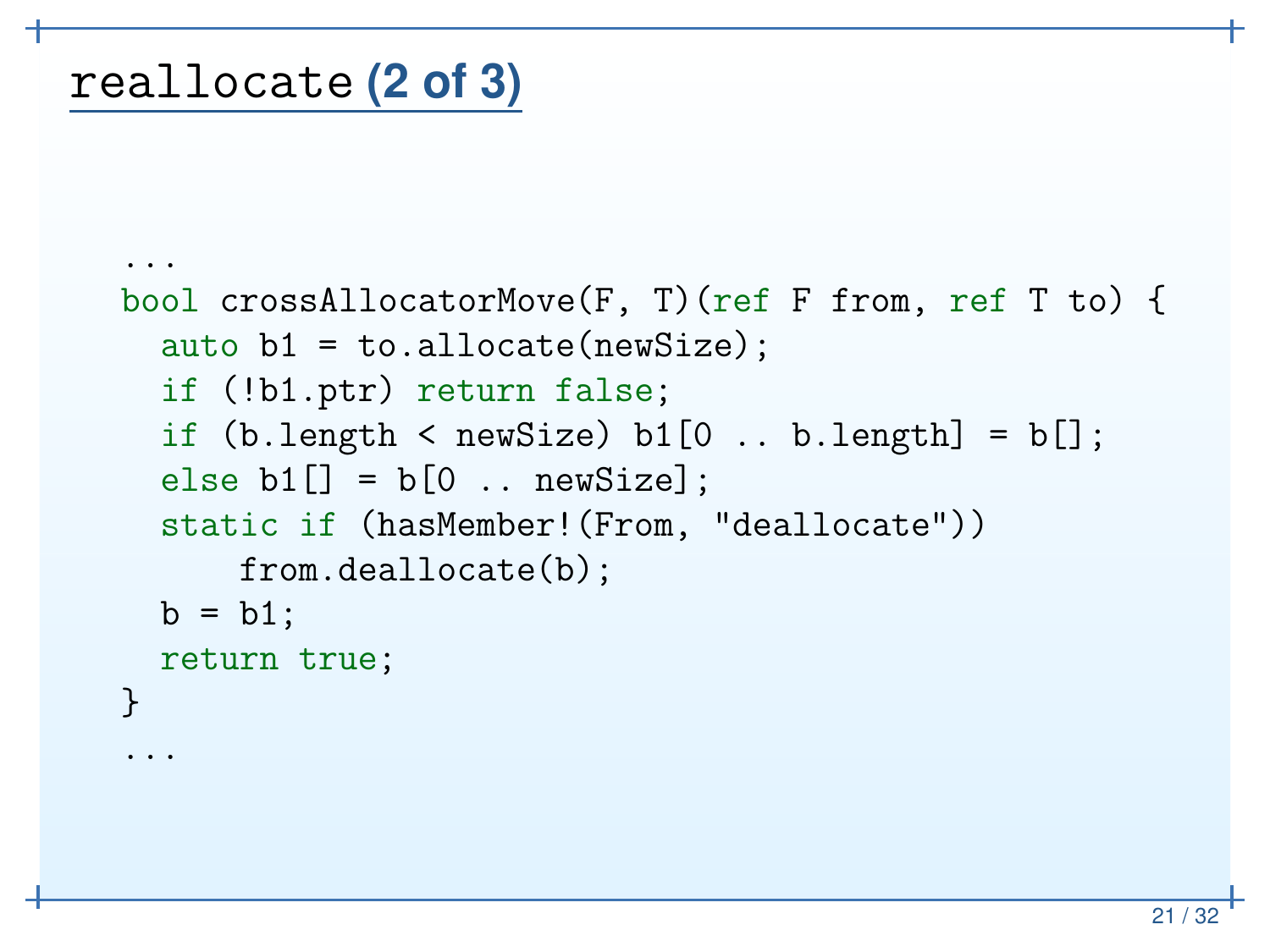## reallocate **(the pride)**

```
...
if (b is null || p.owns(b)) {
    if (p.reallocate(b, newSize)) return true;
    // Move from p to f
    return crossAllocatorMove(p, f);
  }
if (f.reallocate(b, newSize)) return true;
  // Interesting. Move from f to p.
  return crossAllocatorMove(f, p);
}
```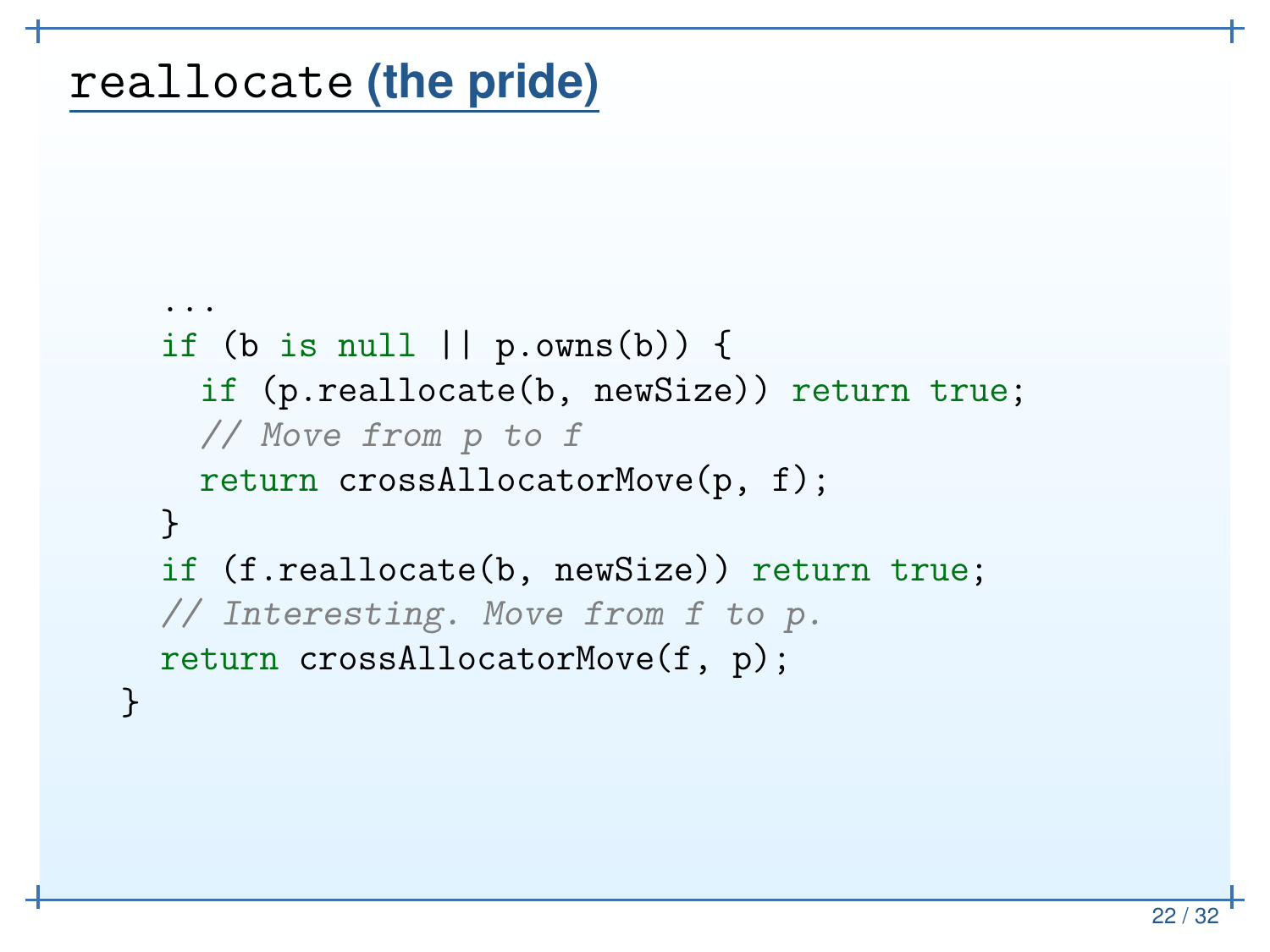#### **Global** reallocate

```
bool reallocate(A)(ref A a, ref void[] b, size_t s) {
  if (b.length == s) return true;
  static if (hasMember!(A, "expand")) {
    if (b.length <= s && a.expand(b, s - b.length))
      return true;
  }auto r = a.allocate(s);
  if (r.length != s) return false;
  if (r.length \leq b.length) r[] = b[0 ... newB.length];else r[0 .. b.length] = b[];
  static if (hasMember!(A, "deallocate"))
      a.deallocate(b);b = r;return true;
\mathcal{F}
```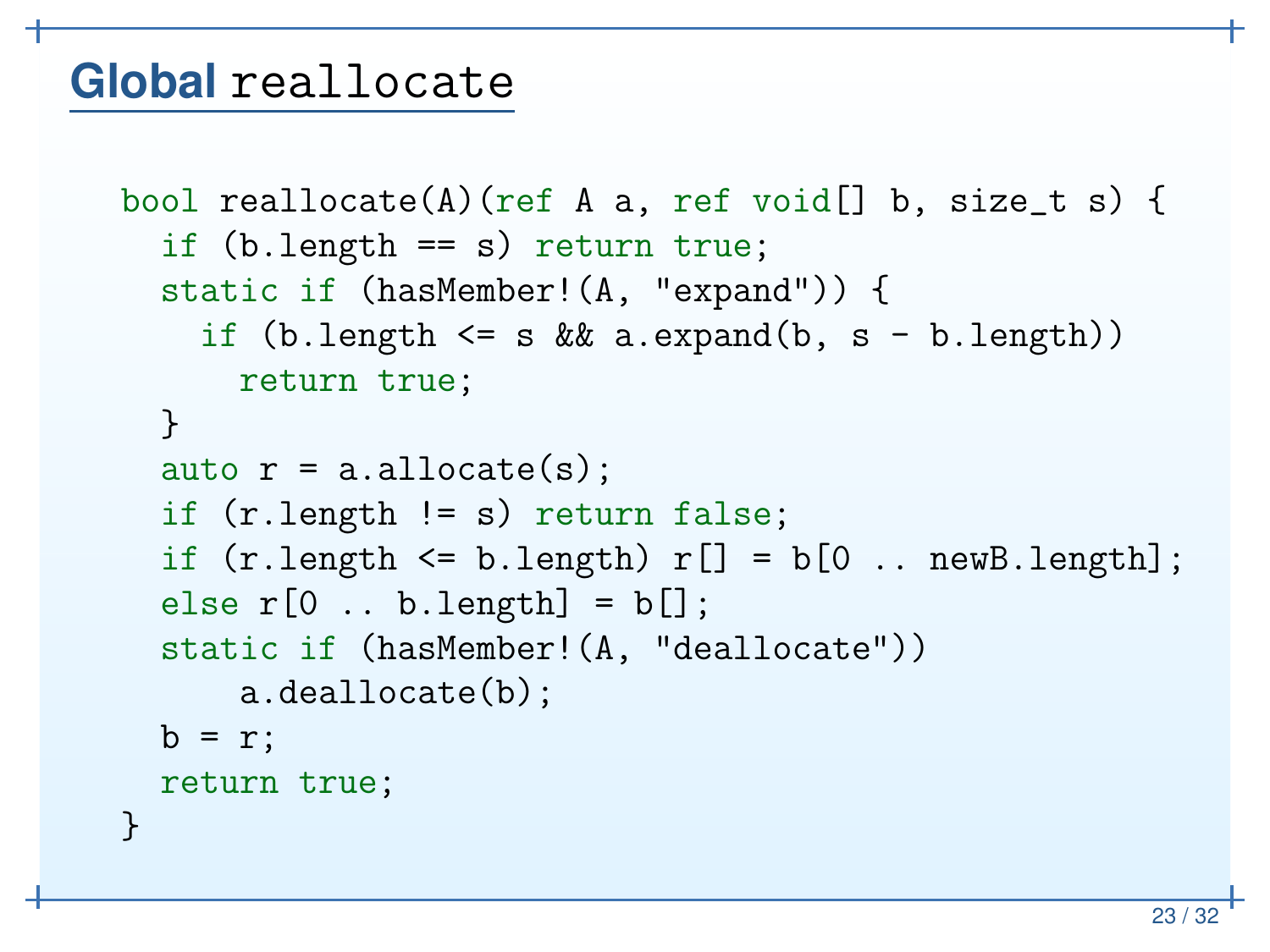#### **Segregating by Size**

```
struct Segregator(size_t threshold,
    Small, Large) {
 Small small;
 Large large;
  enum alignment = min(Small.alignment,
    Large.alignment);
void[] allocate(size_t n) {
    return n <= threshold
      ? small.allocate(n)
      : large.allocate(n);
  }<br>}
}<br>}
```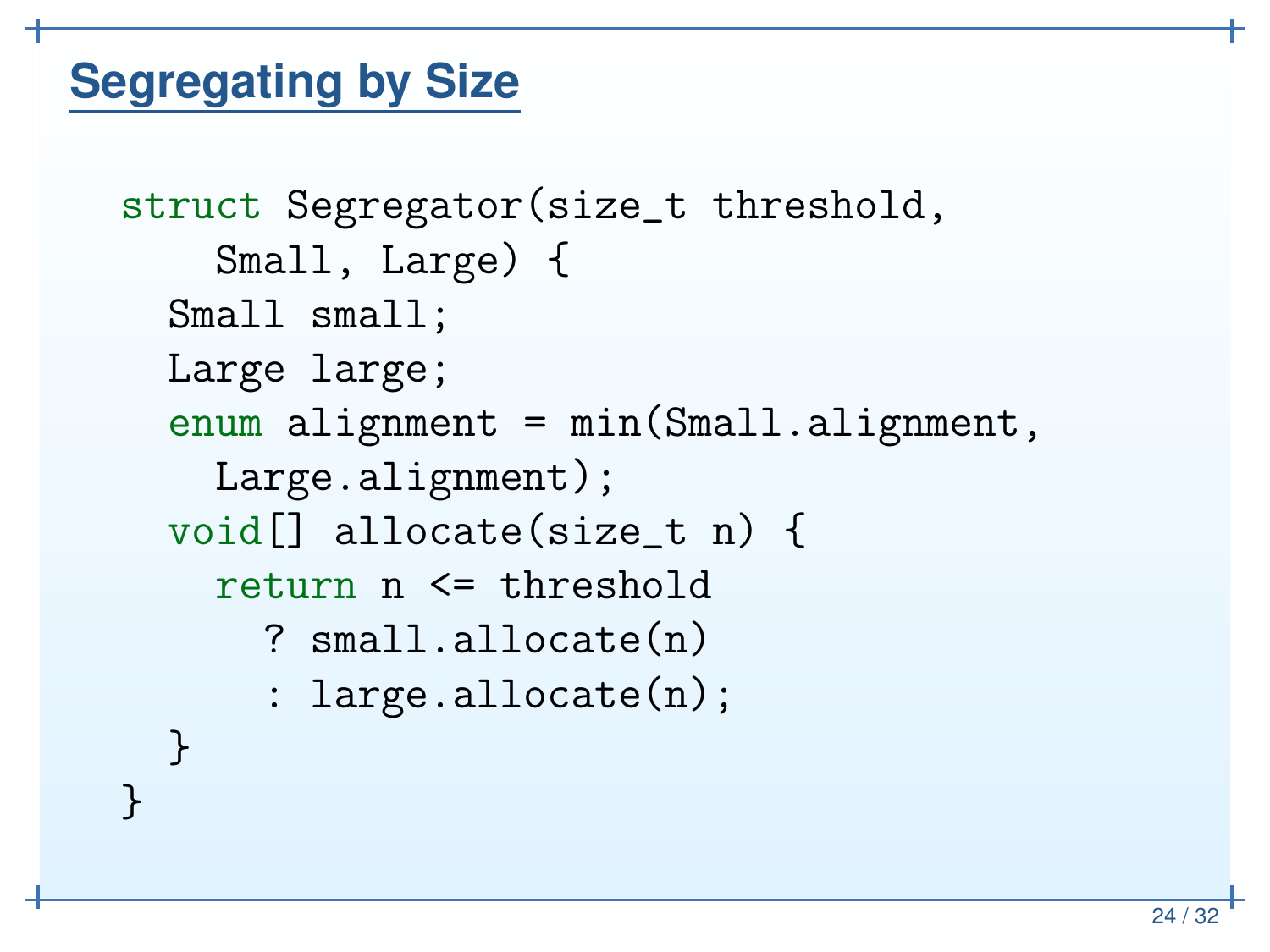```
static if (hasMember!(SmallAllocator, "expand")
  || hasMember!(LargeAllocator, "expand"))
bool expand(ref void[] b, size_t delta) {
  if (b.length + delta <= threshold) {
      // Old and new allocations handled by _small
      static if (hasMember!(SmallAllocator, "expand"))
        return _small.expand(b, delta);
      elsereturn false;
  }
if (b.length > threshold) {
    // Old and new allocations handled by _large
    static if (hasMember!(LargeAllocator, "expand"))
      return _large.expand(b, delta);
    else
return false;}
// Oops, cross-allocator transgression
  return false;
}
```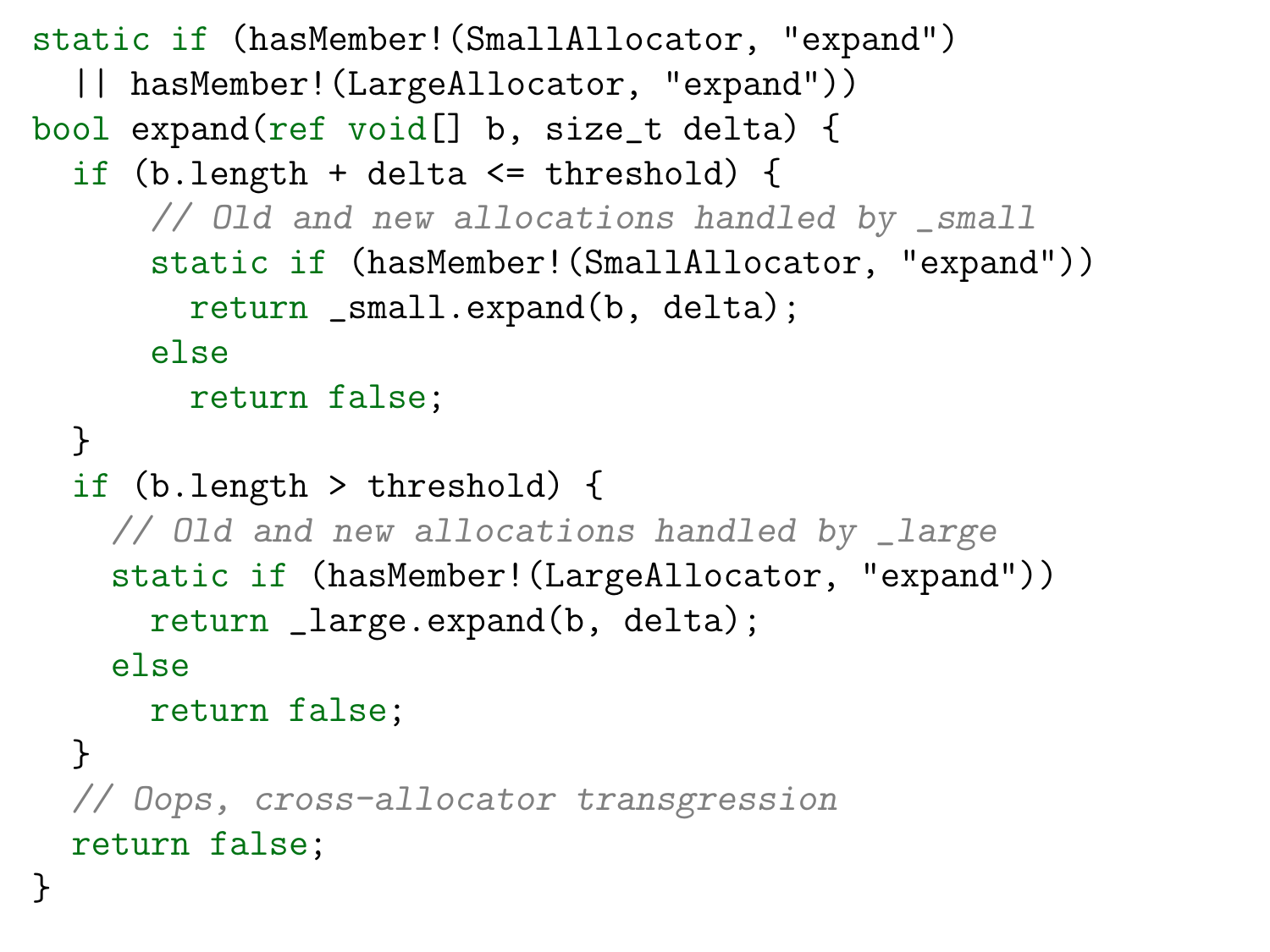#### **Design by Introspection Tenets**

- Compose designs from small pieces
- Distinguish required from optional methods
- No need to *name* all combinations
	- Generic Programming is fail
	- Concepts are fail
- Assemble using introspection
- Use Boolean logic and static if ◦ Constrain types and signatures

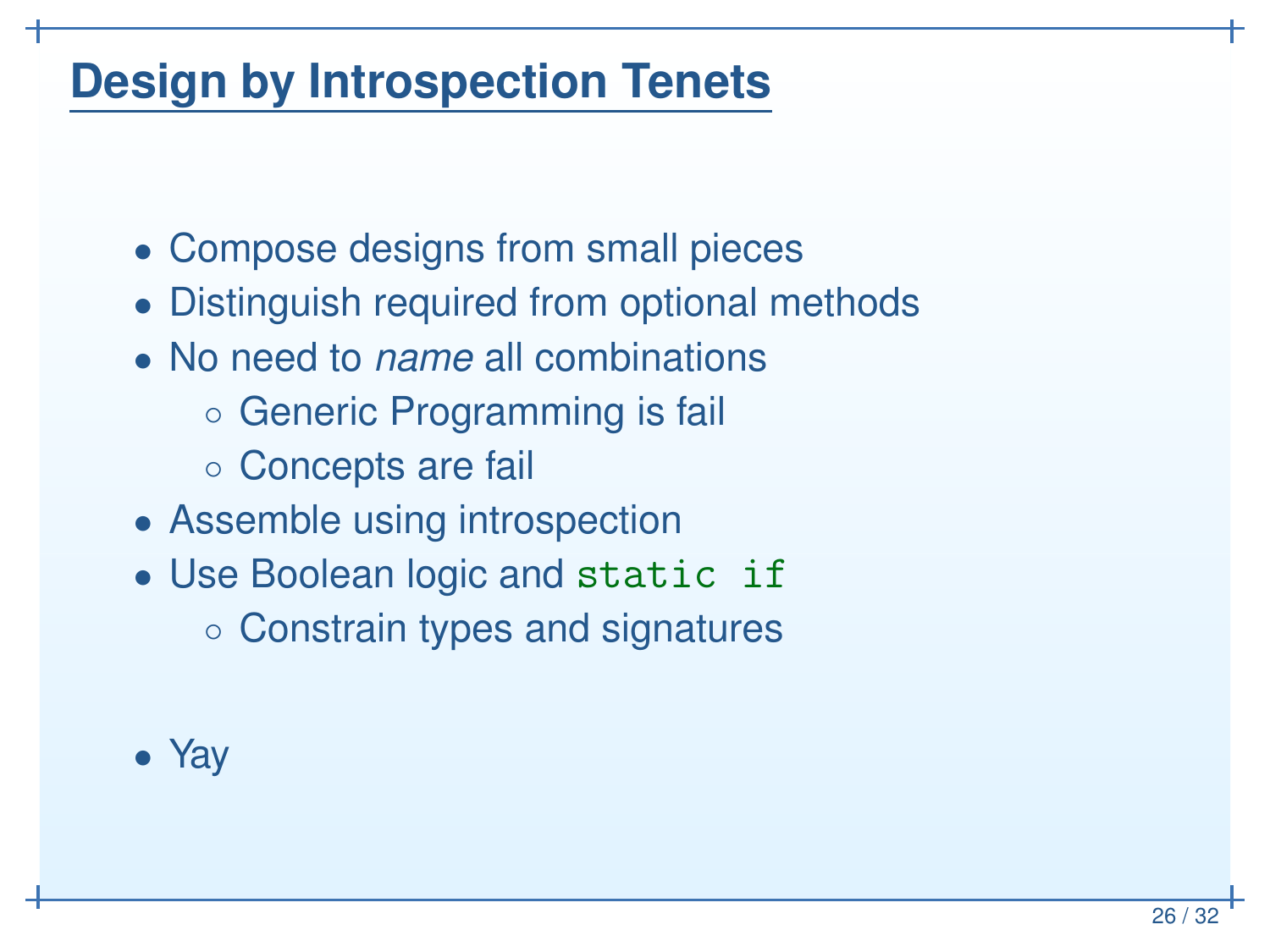

• https://github.com/andralex/phobos/tree/allocator/std/experimental/allocator

• http://erdani.com/d/phobos-prerelease/std experimental allocator.html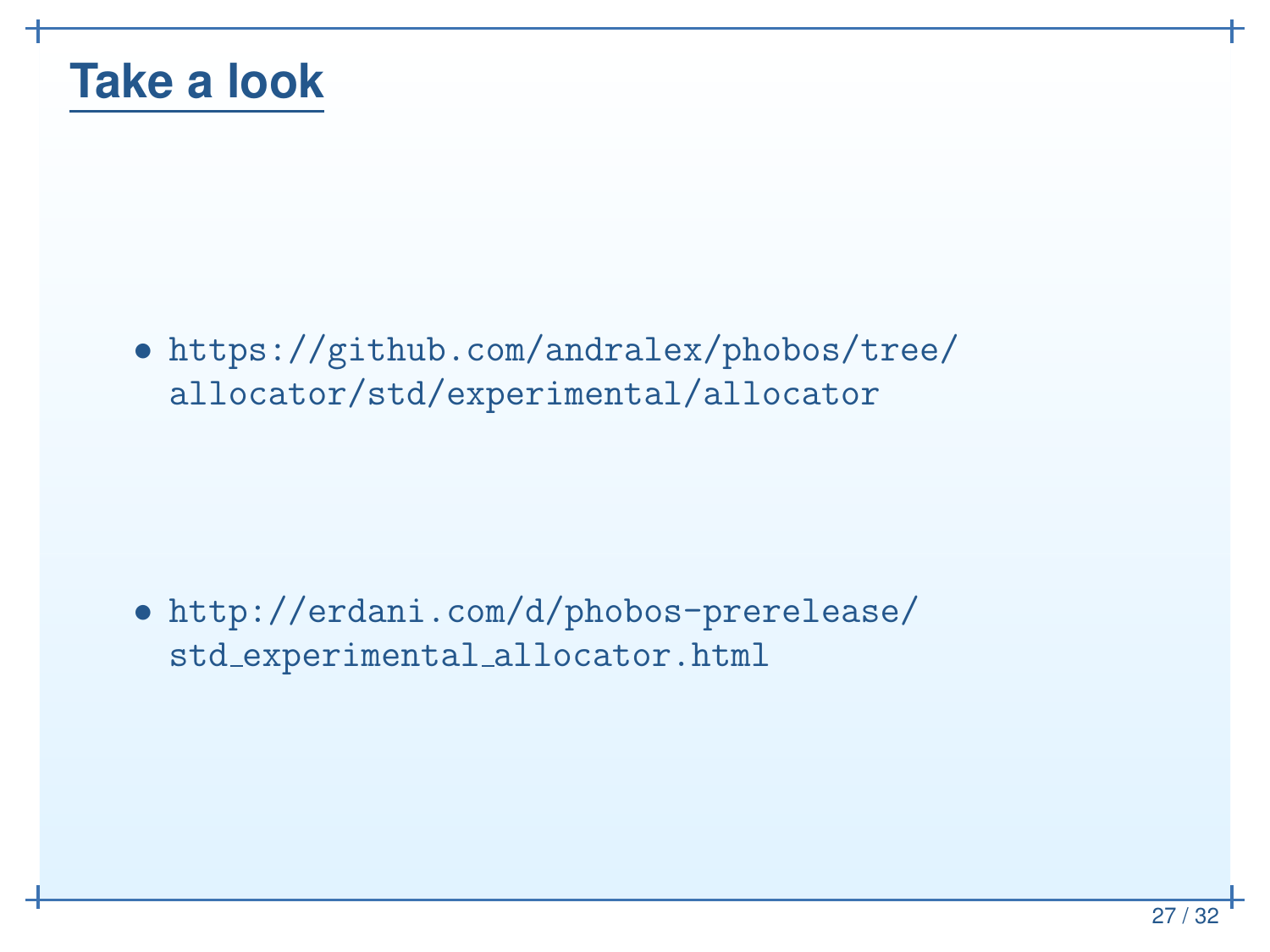### **Perk: Ouroboros Style**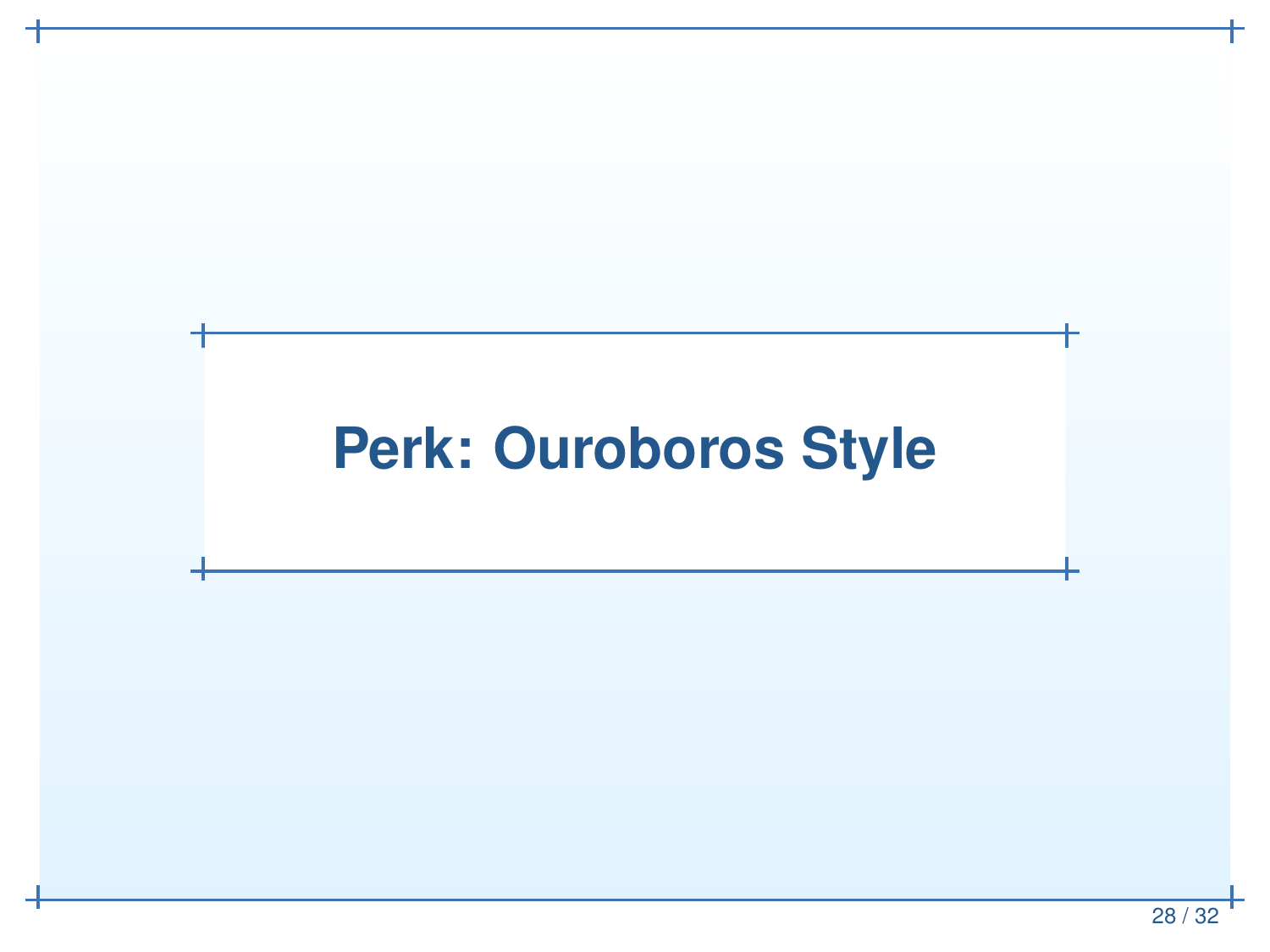#### **Array of Allocators: Going Too Meta?**

#### • Goal:

- Define an array of generic allocators
	- •e.g. Regions, HeapBlocks. . .
- Grow and shrink the array per application needs
- Keep some per-allocator metadata

- Question:
	- Where do you store the array?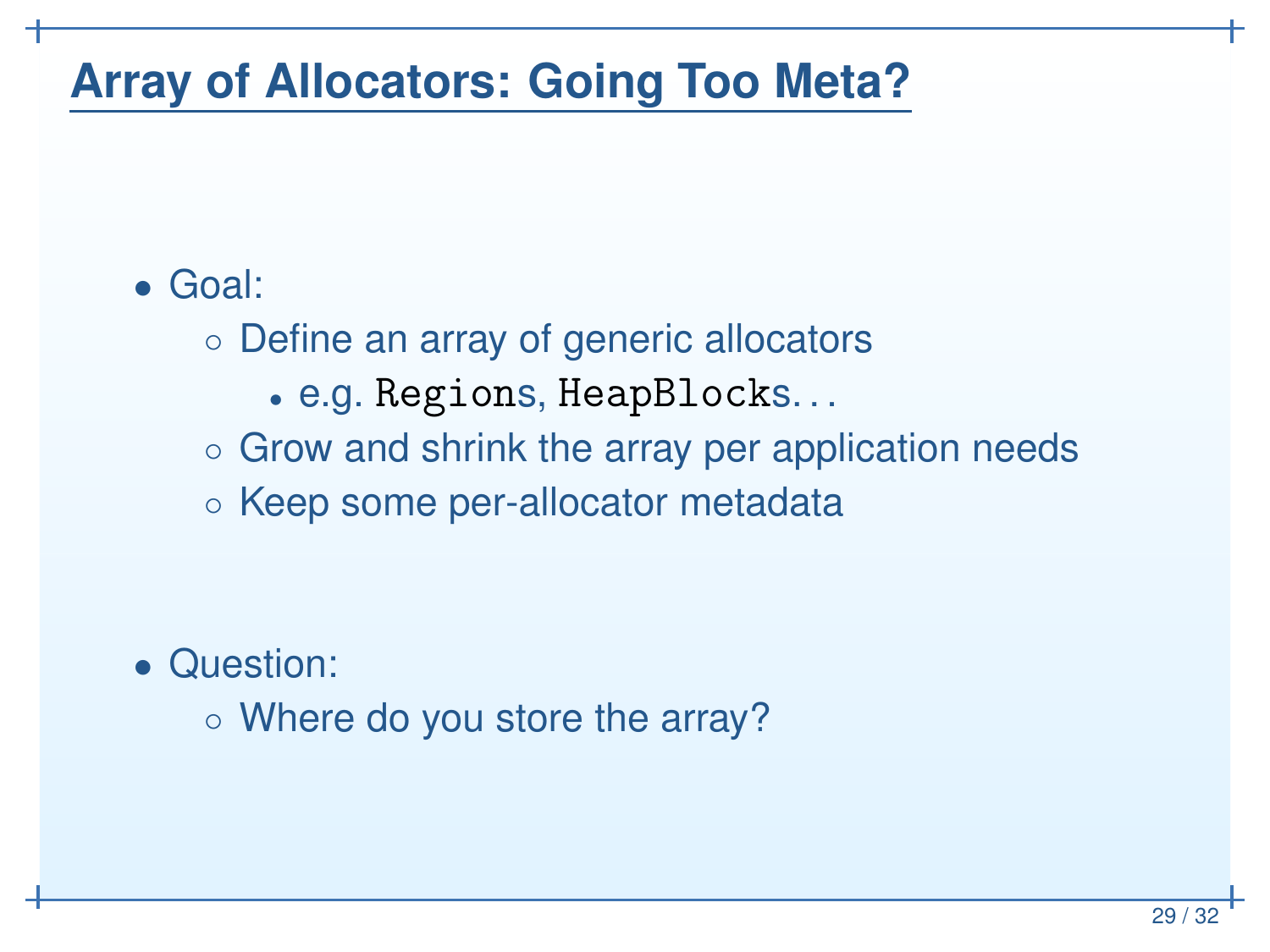#### **Solution: Going Ouroboros!**

- Create an allocator on the stack
- Use it to allocate the needed metadata memory
- Move it to that memory
- Keep <sup>a</sup> pointer to the metadata in the meta-allocator

• Problem solved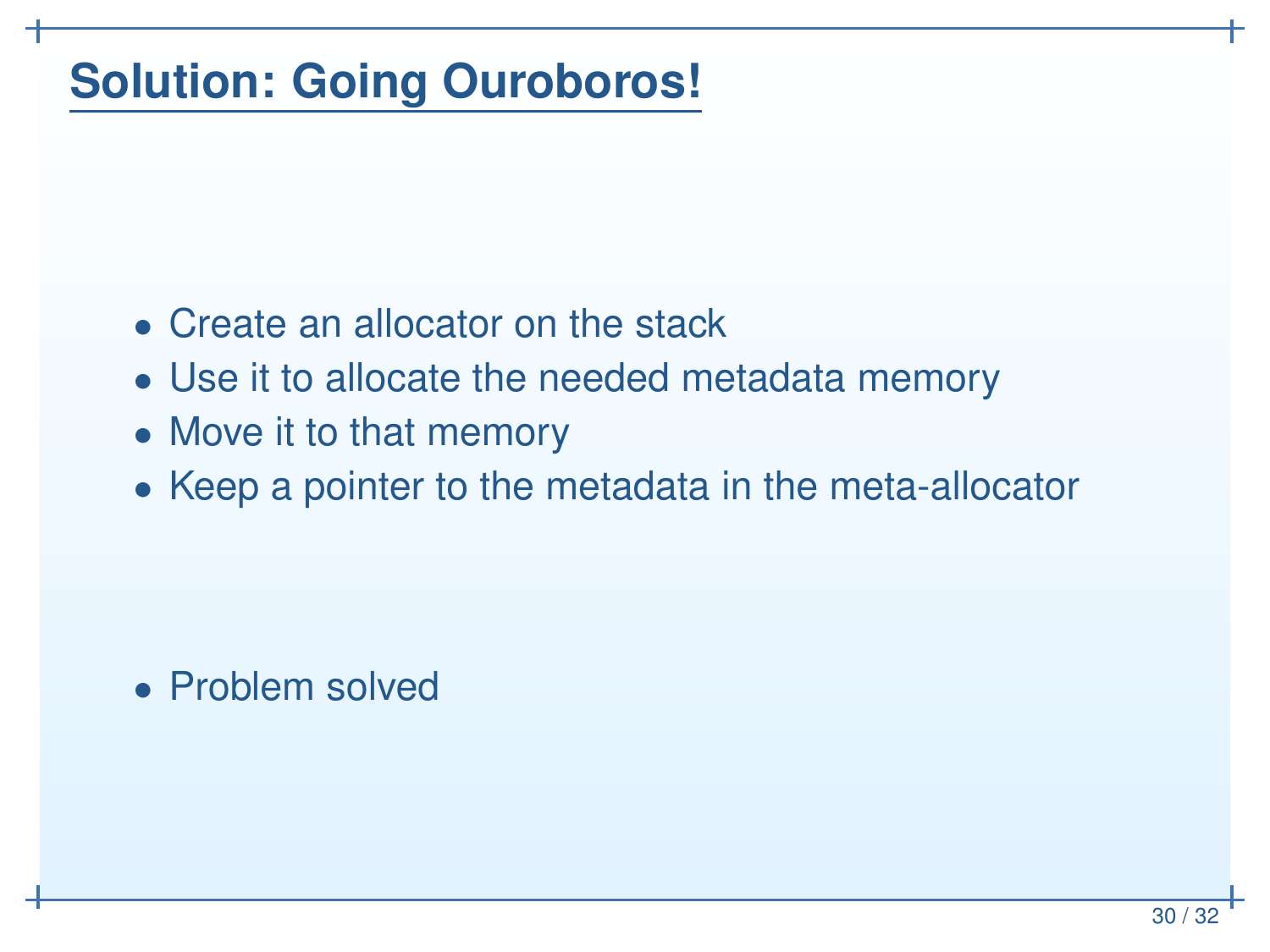#### **Summary**

- Generic Programming insufficient for flexible designs
- *Design by Introspection* being proposed
- Give components required and optional APIs
- Use introspection to assemble larger designs fromsmall components